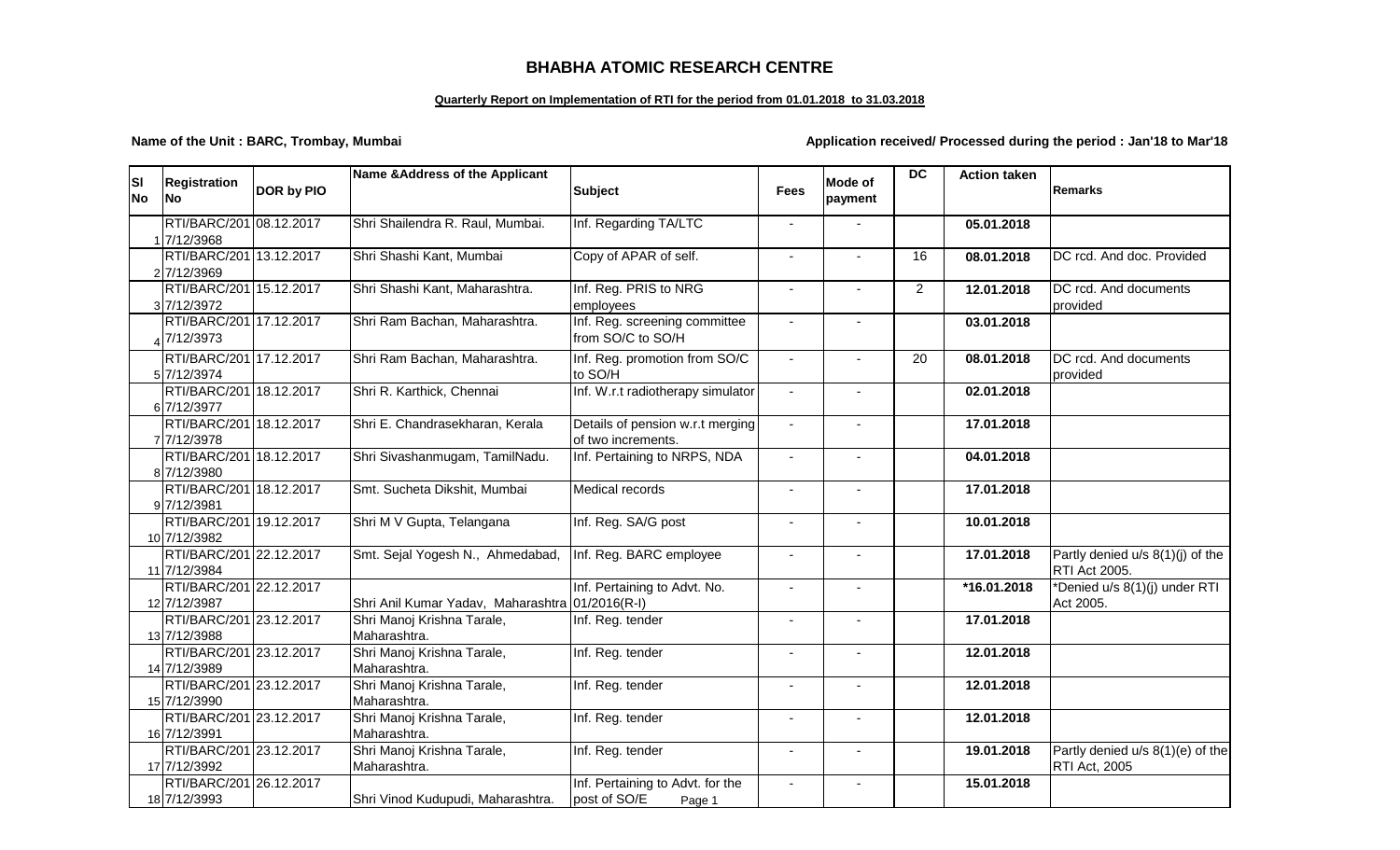| ΙSΙ<br><b>No</b> | Registration<br><b>No</b>               | DOR by PIO | Name & Address of the Applicant                    | <b>Subject</b>                                                               | <b>Fees</b>    | <b>Mode of</b><br>payment | <b>DC</b> | <b>Action taken</b> | <b>Remarks</b>                                                                                            |
|------------------|-----------------------------------------|------------|----------------------------------------------------|------------------------------------------------------------------------------|----------------|---------------------------|-----------|---------------------|-----------------------------------------------------------------------------------------------------------|
|                  | RTI/BARC/201 26.12.2017<br>19 7/12/3994 |            | Mrs. Madhavi H. Desai, Mumbai.                     | Promotion norms for sister-in-<br>charge post                                |                |                           |           | 15.01.2018          |                                                                                                           |
|                  | RTI/BARC/201 26.12.2017<br>20 7/12/3995 |            | Mrs. Madhavi H. Desai, Mumbai.                     | Inf. Reg. interview for the post<br>of sister-in-charge                      |                |                           |           | 15.01.2018          |                                                                                                           |
|                  | RTI/BARC/201 26.12.2017<br>21 7/12/3996 |            | Mrs. Madhavi H. Desai, Mumbai.                     | Inf. Reg. interview for the post<br>of sister-in-charge                      |                |                           |           | 15.01.2018          | Partly denied u/s 2(f) of the<br>RTI Act, 2005                                                            |
|                  | RTI/BARC/201 27.12.2017<br>22 7/12/3997 |            | Shri Rupesh Krishna Kuvalekar,<br>Mumbai.          | Inf. Reg. time extension given<br>to contractor.                             |                |                           | 14        | 16.01.2018          | DC rcd. And documents<br>provided                                                                         |
|                  | RTI/BARC/201 27.12.2018<br>23 7/12/3998 |            | Shri Rupesh Krishna Kuvalekar,<br>Mumbai.          | Inf. Reg. time extension given<br>to contractor.                             |                |                           | 12        | 19.01.2018          | DC rcd. And documents<br>provided                                                                         |
|                  | RTI/BARC/201 27.12.2019<br>24 7/12/3999 |            | Ms. Sonali Barik c/o Sujay barik,<br>Mumbai.       | Inf. Pertaining to Advt.<br>No.1/2016(R-I).                                  | $\blacksquare$ |                           |           | 15.01.2018          | Partly denied u/s 2(f) and<br>8(1)(j) of the RTI Act, 2005.                                               |
| 25               | RTI/BARC/201 27.12.2017<br>7/12/4000    |            | Shri Abhishek Chahar, Uttar<br>Pradesh.            | Inf. Pertaining to marks<br>obtained by self & cut off in<br>OCES/DGFS 2017. | $\sim$         | $\overline{a}$            |           | 16.01.2018          | Partly denied u/s 8(1)(d) of<br>the RTI Act, 2005.                                                        |
|                  | RTI/BARC/201 29.12.2017<br>26 7/12/4001 |            | Shri Anil Lamba, New Delhi.                        | Inf.pertaining to permission for<br>CT Scan                                  | $\blacksquare$ |                           |           | **02.01.2018        | **Trfd. To PIO, AERB u/s 6(3)<br>of the RTI Act, 2005.                                                    |
|                  | RTI/BARC/201 29.12.2018<br>27 7/12/4002 |            | Shri Bharat Kumar Gupta,<br>Jharkhand.             | Inf. Pertaining to X-ray work                                                | $\sim$         |                           |           | 17.01.2018          |                                                                                                           |
|                  | RTI/BARC/201 01.01.2018<br>28 8/01/4003 |            | Shri Pravin, M.P.                                  | Inf.pertaining to BARC<br>Employee                                           | $\blacksquare$ | Online                    |           | 19.01.2018          |                                                                                                           |
|                  | RTI/BARC/201 01.01.2018<br>29 8/01/4004 |            | Shri Mujahid, Haryana.                             | Inf.pertaining to bottled water.                                             | $\blacksquare$ | <b>BPL</b>                |           | 16.01.2018          |                                                                                                           |
| 30               | RTI/BARC/201 01.01.2018<br>8/01/4005    |            | Shri Vimlesh Kumar, Mumbai                         | Inf.pertaining promotion norms                                               | $\mathbf{r}$   | Online                    |           | *17.01.2018         | Rcd. From PIO, DAE, Mumbai<br>u/s 6(3) of the RTI Act, 2005.<br>*Denied u/s 2(f) of the RTI<br>Act, 2005. |
|                  | RTI/BARC/201 03.01.2018<br>31 8/01/4006 |            | Smt. Shobha V Kumar, Mumbai.                       | Inf.pertaining promotion norms                                               |                | Online                    |           | *17.01.2018         | *Denied u/s 2(f) of the RTI<br>Act, 2005.                                                                 |
|                  | RTI/BARC/201 03.01.2018<br>32 8/01/4007 |            | Smt. Vaddi Satyavathi, A.P.                        | Inf.pertaining BARC employee                                                 | 10             | <b>IPO</b>                |           | 19.01.2018          | Partly denied u/s 8(1)(j) and<br>2(f) of the RTi Act, 2005.                                               |
|                  | RTI/BARC/201 03.01.2018<br>33 8/01/4008 |            | Shri Hemantkumar Bhikulal Jaiswal,<br>Maharashtra. | Inf.pertaining CHSS                                                          | $\blacksquare$ | Online                    |           | 31.01.2018          |                                                                                                           |
|                  | RTI/BARC/201 04.01.2018<br>34 8/01/4009 |            | Shri Kislay Garg, Delhi.                           | Inf. Pertaining ot OCES/DGFS                                                 | $\blacksquare$ | Online                    |           | 23.01.2018          |                                                                                                           |
|                  | RTI/BARC/201 04.01.2018<br>35 8/01/4010 |            | Shri Ajay Kuma, M.P.                               | Guidelines for promotion of<br><b>Station Officer</b>                        | $\blacksquare$ | Online                    |           | 24.01.2018          | Partly denied u/s 2(f) of the<br>RTI Act, 2005.                                                           |
|                  | RTI/BARC/201 05.01.2018<br>36 8/01/4011 |            | Shri Sonu Kumar Ashutoas, Bihar.                   | Advt. for CAT-I trainee                                                      | $\blacksquare$ | Online                    |           | 23.01.2018          |                                                                                                           |
|                  | RTI/BARC/201 05.01.2018<br>37 8/01/4012 |            | Smt. Madhavi Hemant Desai,<br>Mumbai.              | Inf.pertaining to advts. of<br>Nurses.                                       | 10             | Cash                      |           | 25.01.2018          |                                                                                                           |
|                  | RTI/BARC/201 05.01.2018<br>38 8/01/4013 |            | Smt. Madhavi Hemant Desai,<br>Mumbai               | Inf.pertaining to promotion<br>norms<br>Page 2                               | 10             | Cash                      |           | 02.02.2018          |                                                                                                           |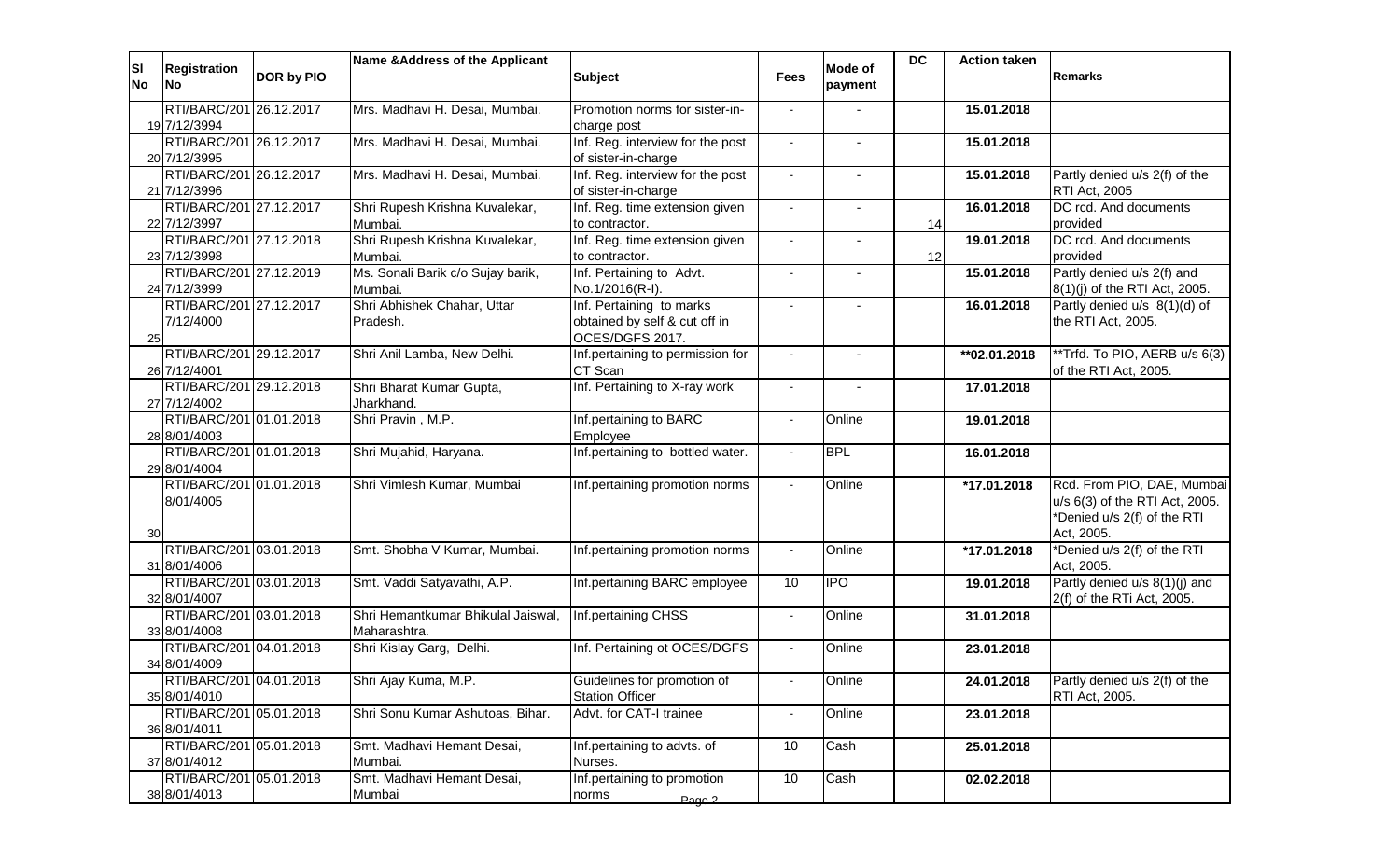| <b>SI</b><br><b>No</b> | <b>Registration</b><br><b>No</b>        | <b>DOR by PIO</b> | Name & Address of the Applicant            | <b>Subject</b>                                    | <b>Fees</b>    | Mode of<br>payment | <b>DC</b> | <b>Action taken</b> | Remarks                                           |
|------------------------|-----------------------------------------|-------------------|--------------------------------------------|---------------------------------------------------|----------------|--------------------|-----------|---------------------|---------------------------------------------------|
|                        | RTI/BARC/201 05.01.2018                 |                   | Smt. Madhavi Hemant Desai,                 | Inf.reg.panel of Nurses.                          | 10             | Cash               |           | 29.01.2018          |                                                   |
|                        | 39 8/01/4014                            |                   | Mumbai.                                    |                                                   |                |                    |           |                     |                                                   |
|                        | RTI/BARC/201 05.01.2018                 |                   | Smt. Madhavi Hemant Desai,                 | Inf.reg.panel of Nurses.                          | 10             | Cash               |           | 02.02.2018          |                                                   |
|                        | 40 8/01/4015<br>RTI/BARC/201 06.01.2018 |                   | Mumbai<br>Shri Ram Bachan, Maharashtra.    | Inf.pertaining promotion norms                    |                | Online             |           | *31.01.2018         | *Denied u/s 7(9) of RTI Act,                      |
|                        | 41 8/01/4016                            |                   |                                            |                                                   |                |                    |           |                     | 2005.                                             |
|                        | RTI/BARC/201 08.01.2018                 |                   | Shri Dinesh Beniwal, Haryana.              | Inf. Reg. OCES/DGFS                               | $\blacksquare$ | Online             |           | 24.01.2018          | Partly denied $u/s$ 8(1)(d) of the                |
|                        | 42 8/01/4017                            |                   |                                            |                                                   |                |                    |           |                     | RTI Act, 2005.                                    |
|                        | RTI/BARC/201 08.01.2018                 |                   | Shri Jogendra Kumar, Rajasthan.            | Promotion norms of scientific                     | $\blacksquare$ | Online             |           | 24.01.2018          | Rcd. from PIO DAE u/s 6(3) of                     |
| 43                     | 8/01/4018                               |                   |                                            | officers                                          |                |                    |           |                     | the RTI Act 2005 pertaining to<br>point Nos.1 & 3 |
|                        | RTI/BARC/201 09.01.2018                 |                   | Shri Abhisek Sehrawat, Haryana             | Inf.reg.eligibility criteria                      | $\blacksquare$ | Online             |           | 09.02.2018          |                                                   |
|                        | 44 8/01/4019                            |                   |                                            |                                                   |                |                    |           |                     |                                                   |
|                        | RTI/BARC/201 09.01.2018                 |                   | Shri Umesh Phadke, Maharashtra.            | Inf. Reg BARC employee                            | $\sim$         | Online             | 5         | 31.01.2018          | DC rcd. And documents                             |
|                        | 45 8/01/4020                            |                   |                                            |                                                   |                |                    |           |                     | provided                                          |
|                        | RTI/BARC/201 10.01.2018                 |                   | Shri Ram Bachan, Maharashtra.              | Inf. Reg. promotion proposal                      | $\blacksquare$ | Online             |           | 25.01.2018          | Partly denied u/s 2(f) of the                     |
|                        | 46 8/01/4021<br>RTI/BARC/201 11.01.2018 |                   | Shri Ram Bachan, Maharashtra.              | Inf. Reg. seniority list                          | $\blacksquare$ | Online             |           | 31.01.2018          | RTI Act, 2005.                                    |
|                        | 47 8/01/4022                            |                   |                                            |                                                   |                |                    |           |                     |                                                   |
|                        | RTI/BARC/201 12.01.2018                 |                   | Shri Shriram Nawal, Rajasthan.             | Inf.reg. Pay fixation                             | $\blacksquare$ | paid at            |           | 02.02.2018          | Recd.from PIO, NPCIL u/s                          |
|                        | 48 8/01/4023                            |                   |                                            |                                                   |                | <b>NPCIL</b>       |           |                     | 6(3) of the RTI Act, 2005.                        |
|                        | RTI/BARC/201 12.01.2018                 |                   | Shri Manish Mehar, Madhya                  | Inf. Reg.norms on AQ                              | $\blacksquare$ | Online             | 30        | 25.01.2018          | DC rcd. And documents                             |
|                        | 49 8/01/4024<br>RTI/BARC/201 12.01.2018 |                   | Pradesh.<br>Shri Avishek Gond, West Bengal | Inf. Reg. OCES/DGFS-2018                          |                | Online             |           | *17.01.2018         | provided<br>*Denied u/s 2(f) of the RTI           |
|                        | 50 8/01/4025                            |                   |                                            |                                                   | $\blacksquare$ |                    |           |                     | Act, 2005.                                        |
|                        | RTI/BARC/201 12.01.2018                 |                   | Shri Ram Bachan, Maharashtra.              | Inf.reg.screening Report copies                   | $\sim$         | Online             |           | *15.02.2018         | Rcd. From PIO, BARC(F),                           |
|                        | 8/01/4026                               |                   |                                            |                                                   |                |                    |           |                     | Kalpakkam u/s 6(3) of the RTI                     |
|                        |                                         |                   |                                            |                                                   |                |                    |           |                     | Act, 2005.<br>*Denied u/s 8(1)(a) of the RTI      |
| 51                     |                                         |                   |                                            |                                                   |                |                    |           |                     | Act, 2005.                                        |
|                        | RTI/BARC/201 10.01.2018                 |                   | Shri K. Arun Kumar, TamilNadu.             | Inf. Reg. Bridge sports                           |                | Online             |           | 19.01.2018          |                                                   |
|                        | 52 8/01/4027                            |                   |                                            |                                                   |                |                    |           |                     |                                                   |
|                        | RTI/BARC/201 13.01.2018                 |                   | Shri Pankar Kumar, Uttar Pradesh.          | Inf reg.adv, No.3/98(R-II)                        | $\sim$         | Online             |           | 09.02.2018          |                                                   |
|                        | 53 8/01/4028<br>RTI/BARC/201 13.01.2018 |                   | Shri Rajeev, U.P.                          | Inf. Reg. BARC written exam.                      |                | Online             |           | 19.01.2018          |                                                   |
|                        | 54 8/01/4029                            |                   |                                            |                                                   |                |                    |           |                     |                                                   |
|                        | RTI/BARC/201 15.01.2018                 |                   | Shri A.S. Shinde, Mumbai.                  | Inf. Reg status of his own letter.                | 10             | Cash               |           | 19.02.2018          | Partly denied u/s 2(f) of the                     |
|                        | 55 8/01/4030                            |                   |                                            |                                                   |                |                    |           |                     | RTI Act, 2005.                                    |
|                        | RTI/BARC/201 15.01.2018                 |                   | Shri Ram Bachan, Maharashtra.              | Inf.Reg. Guidelines for                           | $\blacksquare$ | Online             |           | 06.02.2018          | Partly denied u/s 7(9) of the                     |
|                        | 56 8/01/4031<br>RTI/BARC/201 16.01.2018 |                   | Shri Sghan, Tamilnadu.                     | sceening of Promtion<br>Inf. Reg. BARC employees. |                |                    |           |                     | RTI Act, 2005.<br>*Denied u/s 7(9) of the RTI     |
|                        | 57 8/01/4032                            |                   |                                            |                                                   | $\blacksquare$ | Online             |           | *23.01.2018         | Act, 2005.                                        |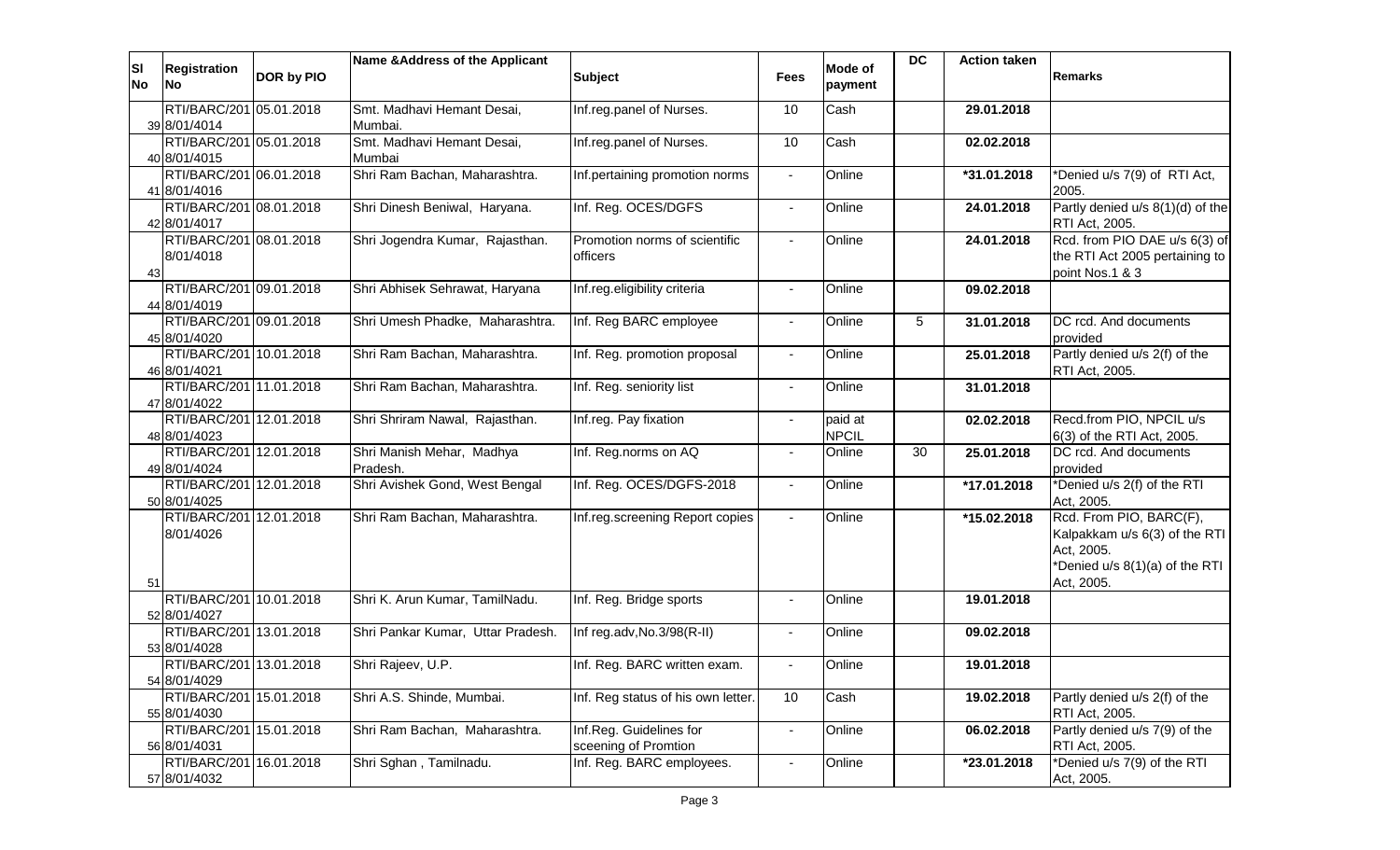| ΙSΙ<br><b>No</b> | <b>Registration</b><br><b>INo</b>       | DOR by PIO | Name & Address of the Applicant               | <b>Subject</b>                                | <b>Fees</b>              | Mode of<br>payment             | <b>DC</b>      | <b>Action taken</b> | Remarks                                                                                      |
|------------------|-----------------------------------------|------------|-----------------------------------------------|-----------------------------------------------|--------------------------|--------------------------------|----------------|---------------------|----------------------------------------------------------------------------------------------|
|                  | RTI/BARC/201 16.01.2018<br>58 8/01/4033 |            | Shri Pankaj Kumar, U.P.                       | Inf. Reg. Advt. For SA/B.                     |                          |                                |                | 02.02.2018          | Recd.from PIO, DAE u/s 6(3)<br>of the RTI Act, 2005.                                         |
|                  | RTI/BARC/201 18.01.2018<br>59 8/01/4034 |            | Shri Tarnicharan Madan Panda,<br>Maharashtra. | Inf. Reg. Recovery.                           | 10                       | <b>IPO</b>                     |                | 02.02.2018          | Partly denied u/s 8(1)(j) of the<br>RTI Act, 2005.                                           |
|                  | RTI/BARC/201 23.01.2018<br>60 8/01/4035 |            | Smt. Yashoda Kota, , Rayanapadu.              | Inf. Reg. Salary certificate.                 | 10                       | <b>DD</b>                      | 20             | 05.02.2018          | DC rcd. And documents<br>provided                                                            |
| 61               | RTI/BARC/201 23.01.2018<br>8/01/4036    |            | Shri Kislay Garg, Delhi.                      | Inf.reg.AMIE eligibility                      | $\blacksquare$           | Online                         |                | 19.02.2018          | Recd.from PIO, DAE, Mumbai<br>u/s 6(3) of the RTI Act, 2005.                                 |
| 62               | RTI/BARC/201 24.01.2018<br>8/01/4037    |            | Shri Ravi N Khandare, , Gujrat.               | Inf.reg.CHSS facility                         | $\blacksquare$           | Online                         |                | 13.02.2018          | Recd.from PIO, HWB, Mumbai<br>u/s 6(3) of the RTI Act, 2005.                                 |
| 63               | RTI/BARC/201 25.01.2018<br>8/01/4038    |            | Shri Shashi Kant, Maharashtra.                | Inf. Reg.Pris                                 | $\sim$                   | Online                         | $\overline{2}$ | 23.02.2018          | Partially denied u/s 7(9) &<br>8(1)(j) of RTI Act, 2005.<br>DC recd. & Document<br>provided. |
|                  | RTI/BARC/201 25.01.2018<br>64 8/01/4039 |            | Shri Rahul Trivedi, Uttar Pradesh.            | Inf.reg. OCES                                 | $\sim$                   | Online                         |                | 07.02.2018          |                                                                                              |
|                  | RTI/BARC/201 25.01.2018<br>65 8/01/4040 |            | Shri Ram Bachan, Maharashtra.                 | Inf.reg.promtion of SO/F &<br>above.          | $\blacksquare$           | Online                         |                | *06.02.2018         | *Denied u/s 2(f) of the RTi<br>Act, 2005.                                                    |
| 66               | RTI/BARC/201 25.01.2018<br>8/01/4041    |            | Shri Madhukar Jagannath Koli<br>Mumbai.       | Inf.pertaining to land acquisition            | 10                       | cash                           |                | **31.01.2018        | **Trfd. To PIO, DCSEM,<br>Mumbai u/s 6(3) of the RTI<br>Act, 2005.                           |
| 67               | RTI/BARC/201 27.01.2018<br>8/01/4042    |            | Shri Ankit Singh, Bihar                       | Inf. Reg plant operator exam of<br>kalpakkam. |                          | Online                         |                | **30.01.2018        | **Trfd. To PIO, BARC(F),<br>Kalpakkam u/s 6(3) of the RTI<br>Act, 2005.                      |
| 68               | RTI/BARC/201 27.01.2018<br>8/01/4043    |            | Shri Sivashanmugam, TamilNadu                 | Copy of order w.r.t NRPS                      |                          | Online                         |                | **30.01.2018        | **Trfd. To PIO, DAE, Mumbai<br>u/s 6(3) of the RTI Act, 2005.                                |
| 69               | RTI/BARC/201 29.01.2018<br>8/01/4044    |            | Shri Jogendra Kumar, Rajasthan.               | Inf. Reg.promotion norms<br>amendments        |                          | Paid at<br>ICGAR,<br>Kalpakkam |                | 07.02.2018          | Recd.from PIO, ICGAR,<br>Kalpakkam u/s 6(3) of RTI<br>Act, 2005 pertaining to point<br>No.3. |
|                  | RTI/BARC/201 29.01.2018<br>70 8/01/4045 |            | Shri Pallab Dutta, Kolkatta                   | Inf.reg. Rice pulling item                    | 10                       | <b>IPO</b>                     |                | 08.02.2018          |                                                                                              |
|                  | RTI/BARC/201 25.01.2018<br>71 8/01/4046 |            | Shri Hemkant Sharma, Madhya<br>Pradesh        | Inf.reg.pay fixation of BARC<br>employee      | $\overline{\phantom{a}}$ | Online                         |                | 23.02.2018          | Party denied u/s 8(i)(j) of the<br>RTI Act, 2005.                                            |
|                  | RTI/BARC/201 29.01.2018<br>72 8/01/4047 |            | Shri Kashinath Karmakar,<br>Maharashtra.      | Inf.reg.AQ                                    | $\blacksquare$           | Online                         |                | 12.02.2018          |                                                                                              |
|                  | RTI/BARC/201 29.01.2018<br>73 8/01/4048 |            | Shri Ramanathan Ramaswamy,<br>Maharashtra.    | Inf.reg.Two Increment addition                | $\blacksquare$           | Online                         |                | 13.02.2018          |                                                                                              |
|                  | RTI/BARC/201 30.01.2018<br>74 8/01/4049 |            | Shri Saurabh Ambatkar,<br>Maharashtra.        | Inf.reg.RMO<br>Page 4                         | $\sim$                   | Online                         |                | 13.02.2018          |                                                                                              |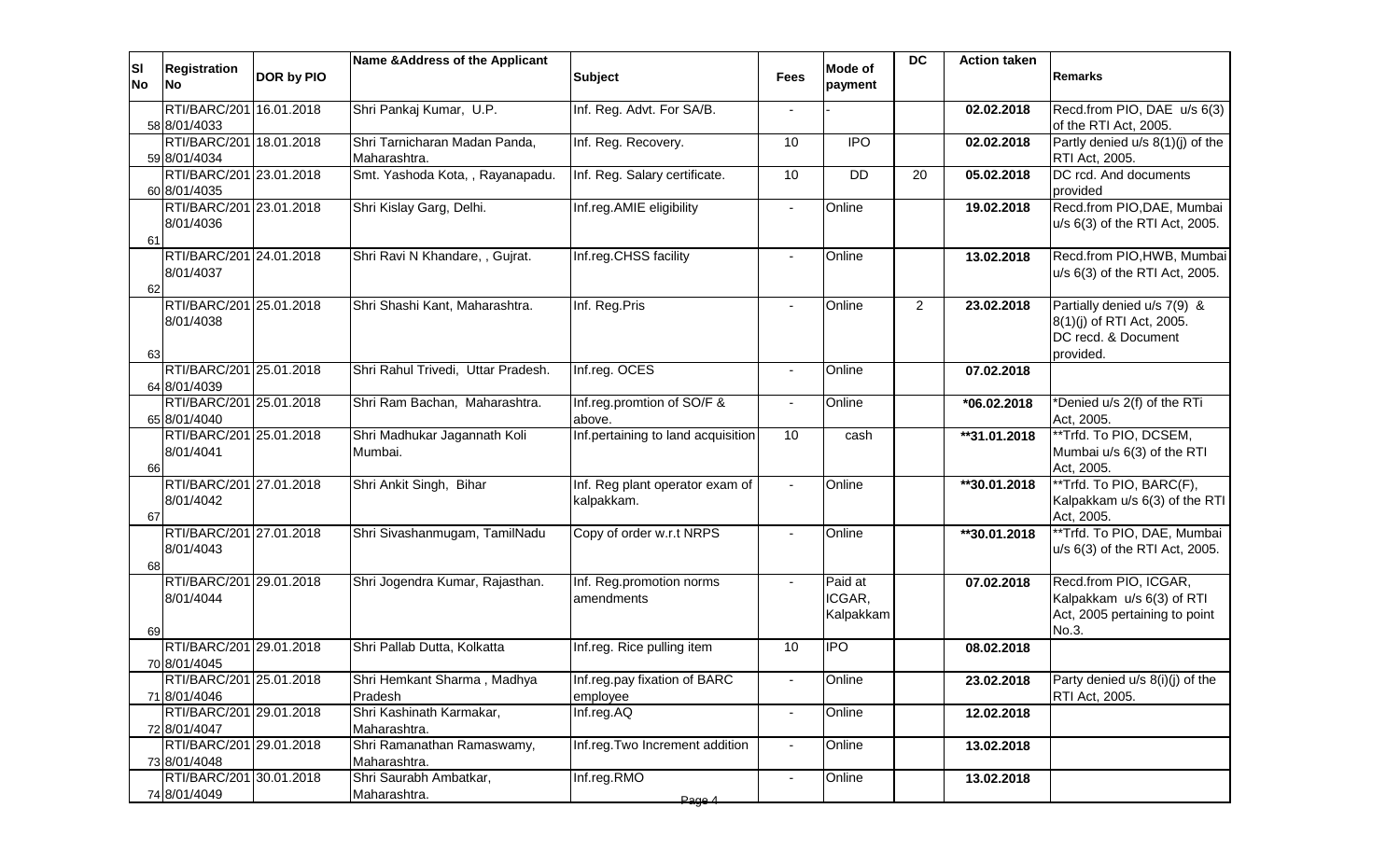| ΙSΙ<br><b>No</b> | <b>Registration</b><br><b>No</b>        | DOR by PIO | Name & Address of the Applicant                                           | <b>Subject</b>                                       | <b>Fees</b>    | Mode of<br>payment     | <b>DC</b> | <b>Action taken</b> | <b>Remarks</b>                                                                                                    |
|------------------|-----------------------------------------|------------|---------------------------------------------------------------------------|------------------------------------------------------|----------------|------------------------|-----------|---------------------|-------------------------------------------------------------------------------------------------------------------|
| 75               | RTI/BARC/201 30.01.2018<br>8/01/4050    |            | Shri Vangara Chaithanya Krishna,<br>Andhra Pradesh.                       | Inf.reg. OCES                                        |                | Online                 |           | *05.02.2018         | Rcd. from PIO, BARC,<br>Tarapur u/s 6(3) of the RTI<br>Act, 2005.*Denied u/s 8(1)(d)<br>of RTI Act, 2005.         |
| 76               | RTI/BARC/201 31.01.2018<br>8/01/4051    |            | Ms.Jasleen Kaur Taneja, New Delhi   Inf.reg.no.of Students in             | various courses                                      |                | Paid at<br><b>HBNI</b> |           | **23.02.2018        | Recd.from PIO, HBNI u/s 6(3)<br>of the RTI Act, 2005.<br>**Trfd. To PIO, HBNI u/s 6(3)<br>of the RTi Act, 2005.   |
| 77               | RTI/BARC/201 31.01.2018<br>8/01/4052    |            | Shri Sreetma Datta Roy, New Delhi.                                        | Inf.reg. No. Of faculty members<br>for Ph.D at Univ. |                | Paid at<br><b>HBNI</b> |           | **22.02.2018        | Recd.from PIO, HBNI u/s 6(3)<br>of the RTI Act, 2005.<br>**Trfd. To PIO, HBNI u/s 6(3)<br>of the RTi Act, 2005.   |
|                  | RTI/BARC/201 31.01.2018<br>78 8/01/4053 |            | Shri Kumar Abhay Anand Roy,,<br>Ghaziabad                                 | Inf.reg. Univ/Inst.                                  |                | Paid at<br><b>HBNI</b> |           | 09.02.2018          | Recd.from PIO, HBNI u/s 6(3)<br>of the RTI Act, 2005.                                                             |
|                  | RTI/BARC/201 31.01.2018<br>79 8/01/4054 |            | Shri R. Sampath, Navi Mumbai.                                             | Inf. Reg. two incr to pensioners                     | $\sim$         | Online                 |           | 27.02.2018          |                                                                                                                   |
|                  | RTI/BARC/201 31.01.2018<br>80 8/01/4055 |            | Shri Ramanathan Ramaswamy, Navi Inf.reg. Two Increment addition<br>Mumbai |                                                      | $\sim$         | Online                 |           | 19.02.2018          |                                                                                                                   |
|                  | RTI/BARC/201 01.02.2018<br>81 8/02/4056 |            | Shri Sourav Banerjee, West Bengal. Inf. Reg. OCES question paper          | and answer keys                                      | $\sim$         | Online                 |           | *06.02.2018         | *Denied u/s 8(1)(d) of the RTI<br>Act, 2005.                                                                      |
|                  | RTI/BARC/201 01.02.2018<br>82 8/02/4057 |            | Shri Venkatesan R, TamilNadu                                              | Inf. Reg. appt. of SA/C                              | $\sim$         | Online                 |           | 21.02.2018          |                                                                                                                   |
|                  | RTI/BARC/201 02.02.2018<br>83 8/02/4058 |            | Shri K.K. Rajan, Kerala.                                                  | Inf. Reg. two incr to pensioners                     | 10             | <b>IPO</b>             |           | 19.02.2018          |                                                                                                                   |
| 84               | RTI/BARC/201 05.02.2018<br>8/02/4059    |            | Shri Yash, Delhi.                                                         | Inf.reg.R&D in Thorium                               | $\sim$         | Online                 |           | 08.02.2018          | Recd.from PIO, AMD,<br>Hyderabad u/s 6(3) of the RTI<br>Act, 2005.                                                |
|                  | RTI/BARC/201 05.02.2018<br>85 8/02/4060 |            | Shri Anandkumar Changani, Gujarat.                                        | Inf.reg.OCES/DGFS 2018                               |                | Online                 |           | *09.02.2018         | *Denied u/s 2(f) of the RTI<br>Act, 2005.                                                                         |
|                  | RTI/BARC/201 06.02.2018<br>86 8/02/4061 |            | Smt. V. Tejovathi, Telanagana.                                            | Inf.reg.BARC employee                                | 10             | <b>IPO</b>             |           | 13.02.2018          |                                                                                                                   |
|                  | RTI/BARC/201 07.02.2018<br>87 8/02/4062 |            | Shri Ashish Gupta, Rajasthan.                                             | Inf.reg.OCES/DGFS                                    | $\blacksquare$ | Online                 |           | 22.02.2018          | Partly denied u/s 8(1)(d) of the<br>RTI Act, 2005.                                                                |
|                  | RTI/BARC/201 08.02.2018<br>88 8/02/4063 |            | ShriK.V. Jayaraj, BARC                                                    | Inf.reg.APAR                                         | 10             | Cash                   |           | 23.02.2018          | Partly denied u/s 7(9) of RTI<br>Act, 2005.                                                                       |
|                  | RTI/BARC/201 08.02.2018<br>89 8/02/4064 |            | ShriK.V. Jayaraj, BARC                                                    | Inf.reg.DR                                           | 10             | IPO                    |           | 27.02.2018          | Partly denied u/s 2(f) of the<br>RTI Act, 2005.                                                                   |
| 90               | RTI/BARC/201 08.02.2018<br>8/02/4065    |            | Shri Vikas Kumar, Bihar                                                   | Inf.reg. Plant operator, Cat.II<br>exam              | $\sim$         | Online                 |           | 06.03.2018          | Recd.from PIO,<br>BARC, Tarapur, u/s 6(3) of<br>RTI Act, 2005.<br>Partly denied u/s 2(f) of the<br>RTI Act, 2005. |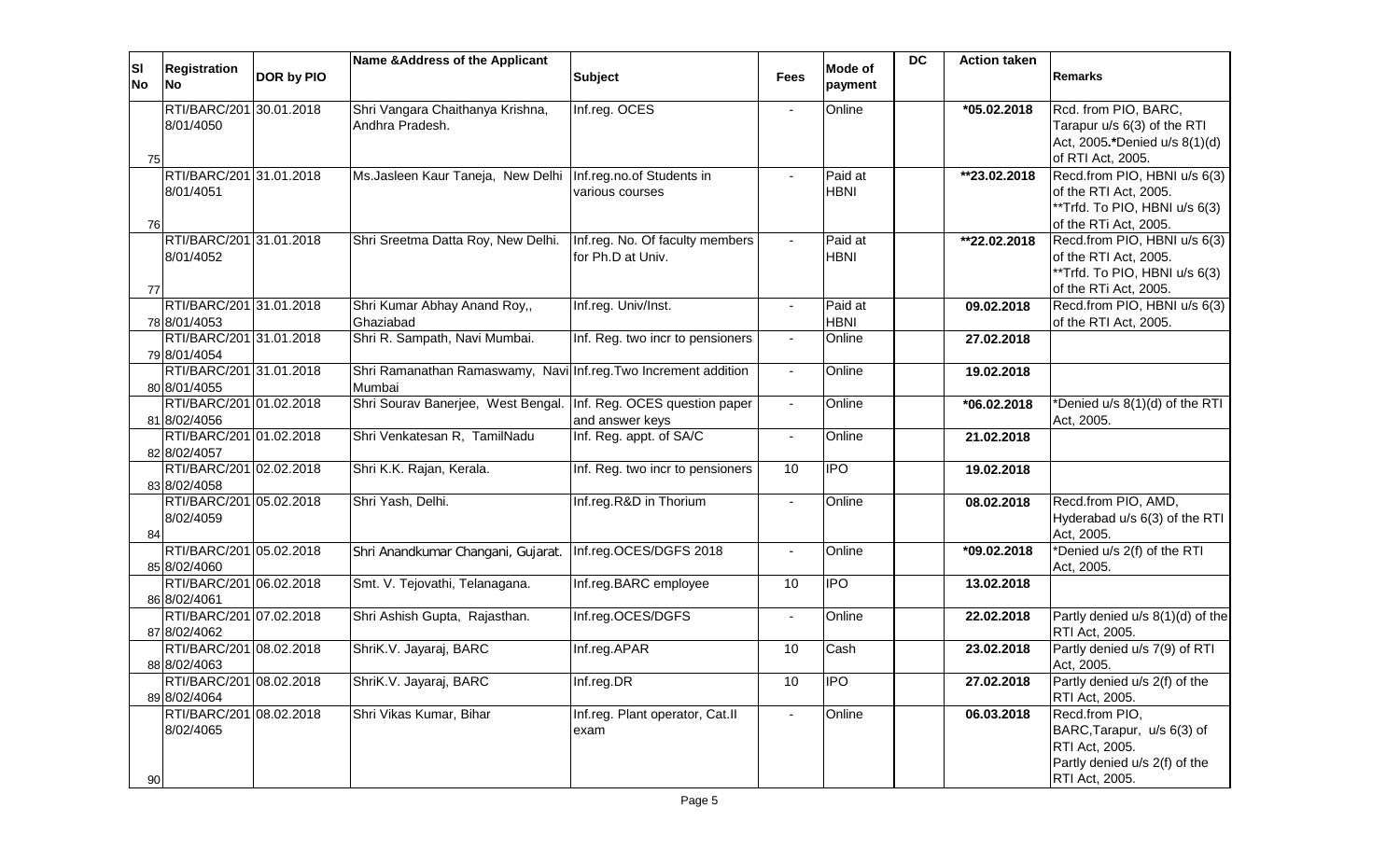| ΙSΙ       | <b>Registration</b>                      |            | Name & Address of the Applicant                            |                                               |                | <b>Mode of</b> | <b>DC</b> | <b>Action taken</b> |                                  |
|-----------|------------------------------------------|------------|------------------------------------------------------------|-----------------------------------------------|----------------|----------------|-----------|---------------------|----------------------------------|
| <b>No</b> | No                                       | DOR by PIO |                                                            | <b>Subject</b>                                | Fees           | payment        |           |                     | <b>Remarks</b>                   |
|           | RTI/BARC/201 09.02.2018                  |            | Shri Bipinchander D.Parmar, Gujrat. Inf.reg. CPF to GPF    |                                               |                | Online         |           | 01.03.2018          | Recd.from PIO, DAE, u/s 6(3)     |
|           | 8/02/4066                                |            |                                                            |                                               |                |                |           |                     | of RTI Act, 2005                 |
| 91        |                                          |            |                                                            |                                               |                |                |           |                     | w.r.t.Sr.No.1, 5 & 6.            |
|           | RTI/BARC/201 09.02.2018                  |            | Shri Sanjiv Kumar Saw, Delhi                               | Inf. Reg. Radiation Safety                    |                | Online         |           | **14.02.2018        | **Trfd. To PIO, DAE and PIO,     |
|           | 8/02/4067                                |            |                                                            | allowance.                                    |                |                |           |                     | AERB u/s 6(3) of the RTI Act,    |
| 92        |                                          |            |                                                            |                                               |                |                |           |                     | 2005.                            |
|           | RTI/BARC/201 10.02.2018                  |            | Shri Manoj Khokhar, Gujrat.                                | Inf. Reg. Cut-off marks of                    | $\sim$         | Online         |           | 27.02.2018          | Partly denied u/s 8(1)(d) of the |
|           | 93 8/02/4068                             |            |                                                            | <b>BARC-OCES</b>                              |                |                |           |                     | RTI Act, 2005.                   |
|           | RTI/BARC/201 12.02.2018                  |            | Smt. Madhavi Hemant Desai,                                 | Inf. Reg. Names of all sister-in-             | 10             | Cash           |           | 21.02.2018          |                                  |
|           | 94 8/02/4069                             |            | Mumbai                                                     | charge                                        |                |                |           |                     |                                  |
|           | RTI/BARC/201 12.02.2019                  |            | Smt. Madhavi Hemant Desai,                                 | Inf. Reg. Names of all Matron,                | 10             | Cash           |           | 22.02.2018          |                                  |
| 95        | 8/02/4070                                |            | Mumbai                                                     | Assistant Matron and all sister<br>in charge. |                |                |           |                     |                                  |
|           | RTI/BARC/201 12.02.2018                  |            | Shri Bidhan Mahato, West Bengal.                           | Inf.reg. Cut off marks of Cat.I-              | $\sim$         | Online         |           | 26.02.2018          | Partly denied u/s 2(f) of the    |
|           | 96 8/02/4071                             |            |                                                            | Mech.                                         |                |                |           |                     | RTI Act, 2005.                   |
|           | RTI/BARC/201 12.02.2018                  |            | Shri Nilesh B. Tirpude, (A.P.)                             | Inf. Reg. Seniority list of SA/C              | $\blacksquare$ | Paid at        |           | 26.02.2018          |                                  |
|           | 97 8/02/4072                             |            |                                                            |                                               |                | <b>DAE</b>     |           |                     |                                  |
|           | RTI/BARC/201 13.02.2018                  |            | Ms. Nandini Adkurkar, Maharashtra. Inf. Reg water purifier |                                               | $\blacksquare$ | Online         |           | 06.03.2018          |                                  |
|           | 98 8/02/4073                             |            |                                                            |                                               |                |                |           |                     |                                  |
|           | RTI/BARC/201 14.02.2018                  |            | Dr. T. L. Prasad, BARC                                     | Inf. Reg. training school officers            | 10             | Cash           |           | 06.03.2018          |                                  |
|           | 99 8/02/4074                             |            |                                                            |                                               |                |                |           |                     |                                  |
|           | RTI/BARC/201 14.02.2018                  |            | Smt. Alka Pathak, Kolkata.                                 | Inf. Reg. BARC employee.                      | 10             | Cash           |           | **19.02.2018        | **Trfd. To PIO, RMP, Mysuru      |
|           | 8/02/4075                                |            |                                                            |                                               |                |                |           |                     | u/s 6(3) of the RTI Act, 2005.   |
| 100       |                                          |            |                                                            |                                               |                |                |           |                     |                                  |
|           | RTI/BARC/201 15.02.2018<br>101 8/02/4076 |            | Shri Shivram Bhiwa Gawde,<br>Maharashtra.                  | Inf.reg. CEA                                  |                | Online         |           | 27.02.2018          |                                  |
|           | RTI/BARC/201 17.02.2018                  |            | Shri Manoj Krishna Tarale,                                 | Inf. Reg. tender                              | $\blacksquare$ | Online         |           | 26.02.2018          |                                  |
|           | 102 8/02/4077                            |            | Maharashtra                                                |                                               |                |                |           |                     |                                  |
|           | RTI/BARC/201 17.02.2018                  |            | Shri Manoj Krishna Tarale,                                 | Inf. Reg. tender                              | $\blacksquare$ | Online         |           | 07.03.2018          |                                  |
|           | 103 8/02/4078                            |            | Maharashtra                                                |                                               |                |                |           |                     |                                  |
|           | RTI/BARC/201 17.02.2018                  |            | Shri Manoj Krishna Tarale,                                 | Inf. Reg. tender                              | $\blacksquare$ | Online         |           | 07.03.2018          |                                  |
|           | 104 8/02/4079                            |            | Maharashtra                                                |                                               |                |                |           |                     |                                  |
|           | RTI/BARC/201 17.02.2018                  |            | Shri Manoj Krishna Tarale,                                 | Inf. Reg. tender                              | $\sim$         | Online         |           | 07.03.2018          |                                  |
|           | 105 8/02/4080                            |            | Maharashtra                                                |                                               |                |                |           |                     |                                  |
|           | RTI/BARC/201 17.02.2018                  |            | Shri Manoj Krishna Tarale,                                 | Inf. Reg. tender                              | $\blacksquare$ | Online         |           | 07.03.2018          |                                  |
|           | 106 8/02/4081                            |            | Maharashtra                                                |                                               |                |                |           |                     |                                  |
|           | RTI/BARC/201 17.02.2018<br>107 8/02/4082 |            | Shri Manoj Krishna Tarale,<br>Maharashtra                  | Inf. Reg. tender                              |                | Online         |           | 07.03.2018          |                                  |
|           | RTI/BARC/201 17.02.2018                  |            | Shri Manoj Krishna Tarale,                                 | Inf. Reg. tender                              | $\blacksquare$ | Online         |           | 07.03.2018          |                                  |
|           | 108 8/02/4083                            |            | Maharashtra                                                |                                               |                |                |           |                     |                                  |
|           | RTI/BARC/201 17.02.2018                  |            | Shri Manoj Krishna Tarale,                                 | Inf. Reg. tender                              | $\blacksquare$ | Online         |           | 07.03.2018          |                                  |
|           | 109 8/02/4084                            |            | Maharashtra                                                |                                               |                |                |           |                     |                                  |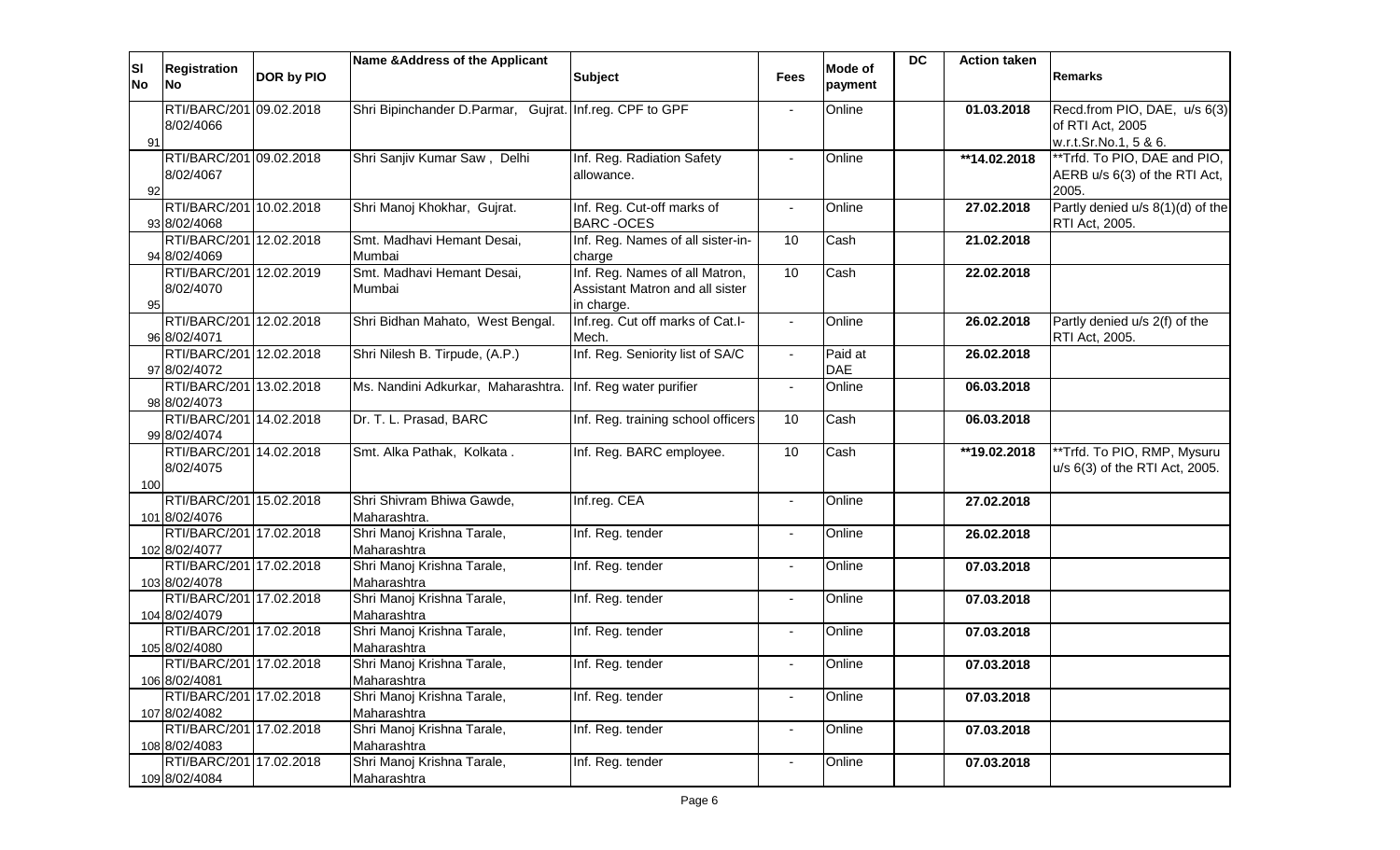| ΙSΙ<br><b>No</b> | <b>Registration</b><br><b>No</b>         | DOR by PIO | Name & Address of the Applicant                                             | <b>Subject</b>                                             | <b>Fees</b>    | Mode of<br>payment    | <b>DC</b> | <b>Action taken</b> | <b>Remarks</b>                                                                    |
|------------------|------------------------------------------|------------|-----------------------------------------------------------------------------|------------------------------------------------------------|----------------|-----------------------|-----------|---------------------|-----------------------------------------------------------------------------------|
|                  | RTI/BARC/201 19.02.2018<br>110 8/02/4085 |            | Shri Harikumar, TamilNadu                                                   | Inf. Reg. Desalination plants                              |                | Online                |           | 27.02.2018          |                                                                                   |
|                  | RTI/BARC/201 19.02.2018<br>111 8/02/4086 |            | Ms. V. Tejovathi, D/o V. Venkat Rao, Inf. Reg. BARC employee<br>Hyderabad - |                                                            | 10             | <b>IPO</b>            |           | 22.02.2018          |                                                                                   |
| 112              | RTI/BARC/201 19.02.2018<br>8/02/4087     |            | Smt. Priyanka, , Haryana.                                                   | <b>Complaint about BARC</b><br>employee                    | 50             | <b>IPO</b>            |           | **01.03.2018        | **Trfd to PIO, AMD,<br>Hyderabad. u/s 6(3) of the RTI<br>Act, 2005.               |
|                  | RTI/BARC/201 19.02.2018<br>113 8/02/4088 |            | Shri Santosh Kumar Raii, Delhi                                              | Inf. Reg post of Medical Social<br>worker                  | 10             | <b>IPO</b>            |           | 09.03.2018          |                                                                                   |
|                  | RTI/BARC/201 20.02.2018<br>114 8/02/4089 |            | Shri Vinod Kudupudi, Kashe                                                  | Inf.reg. Advt. For SO/E                                    | $\sim$         | Online                |           | 14.03.2018          |                                                                                   |
|                  | RTI/BARC/201 22.02.2018<br>115 8/02/4090 |            | Shri Ram Bachan, Maharashtra.                                               | Inf. Reg. letter given by self                             | $\blacksquare$ | Paid at<br><b>DAE</b> |           | 21.03.2018          | Rcd. From PIO, DAE u/s 6(3)<br>of the RTI Act, 2005.                              |
|                  | RTI/BARC/201 22.02.2018<br>116 8/02/4091 |            | Shri Ram Bachan, Maharashtra.                                               | Inf. Reg. letter given by self                             | $\Delta$       | Paid at<br><b>DAE</b> |           | 21.03.2018          | Rcd. From PIO, DAE u/s 6(3)<br>of the RTIAct, 2005.                               |
|                  | RTI/BARC/201 22.02.2018<br>117 8/02/4092 |            | Shri Ram Bachan, Maharashtra.                                               | Inf. Reg. letter given by self                             | $\blacksquare$ | Paid at<br><b>DAE</b> |           | 23.03.2018          | Rcd. From PIO, DAE u/s 6(3)<br>of the RTI Act, 2005.                              |
|                  | RTI/BARC/201 23.02.2018<br>118 8/02/4093 |            | Shri Digamber Dnyandeo Sonvane,<br>Mumbai                                   | Inf. Reg. legal case                                       | 10             | Cash                  |           | 09.03.2018          |                                                                                   |
|                  | RTI/BARC/201 23.02.2018<br>119 8/02/4094 |            | Shri Pankaj Kumar, U.P.                                                     | Inf. pertaining to OCES/ DGFS                              | $\blacksquare$ | Online                |           | 14.03.2018          |                                                                                   |
|                  | RTI/BARC/201 23.02.2018<br>120 8/02/4095 |            | Shri Pankaj Kumar, U.P.                                                     | Inf. pertaining to OCES/ DGFS                              | $\sim$         | Online                |           | 14.03.2018          |                                                                                   |
|                  | RTI/BARC/201 23.02.2019<br>121 8/02/4096 |            | Shri Pankaj Kumar, U.P.                                                     | Inf. pertaining to OCES/ DGFS                              | $\sim$         | Online                |           | 14.03.2018          |                                                                                   |
|                  | RTI/BARC/201 23.02.2018<br>122 8/02/4097 |            | Shri Suman Saurabh, Bihar.                                                  | Inf. Pertaining to Cat.I & II<br>stipendiary trainees.     |                | Online                |           | 21.03.2018          | Recd .from PIO, BARC(T) u/s<br>6(3) of RTI Act, 2005.                             |
|                  | RTI/BARC/201 23.02.2018<br>123 8/02/4098 |            | Shri Pankaj Kumar, U.P.                                                     | Inf. pertaining to OCES/ DGFS                              |                | Online                |           | 14.03.2018          |                                                                                   |
|                  | RTI/BARC/201 23.02.2018<br>124 8/02/4099 |            | Shri Pankaj Kumar, U.P.                                                     | Inf. pertaining to OCES/ DGFS                              |                | Online                |           | 15.03.2018          |                                                                                   |
|                  | RTI/BARC/201 27.02.2018<br>125 8/02/4100 |            | Shri Sankalp Sharma, Rajasthan.                                             | Inf. pertaining to OCES/ DGFS                              | $\blacksquare$ | Online                |           | 19.03.2018          | Partly denied u/s 8(1)(j) of RTI<br>Act, 2005.                                    |
| 126              | RTI/BARC/201 28.02.2018<br>8/02/4101     |            | Shri R. Kandavel, Tamilnadu                                                 | Inf. pertaining to various<br>posts/prmo. For Engrs.       | $\blacksquare$ | Paid at<br><b>DAE</b> |           | 15.03.2018          | Recd.from PIO/DAE u/s 6(3)<br>of the RTI Act, 2005 w.e.r.<br>Point no. 3(vii).    |
| 127              | RTI/BARC/201 26.02.2018<br>8/02/4102     |            | Shri Vijay Kumar, Chattisgarh.                                              | Inf. Calculation sheet<br>Pertaining to retirement benfits | 10             | IPO                   |           | 21.03.2018          |                                                                                   |
| 128              | RTI/BARC/201 26.02.2018<br>8/02/4103     |            | Shri R. Karthick, Tamil Nadu.                                               | Inf. Pertaining Grant-in-aid to<br>Cancer Inst.            |                | Paid at<br><b>DAE</b> |           | 22.03.2018          | Recd. from Under<br>Secretary(R&D-II) & PIO,<br>DAE u/s 6(3) of RTI Act,<br>2005. |
|                  |                                          |            |                                                                             | Page 7                                                     |                |                       |           |                     |                                                                                   |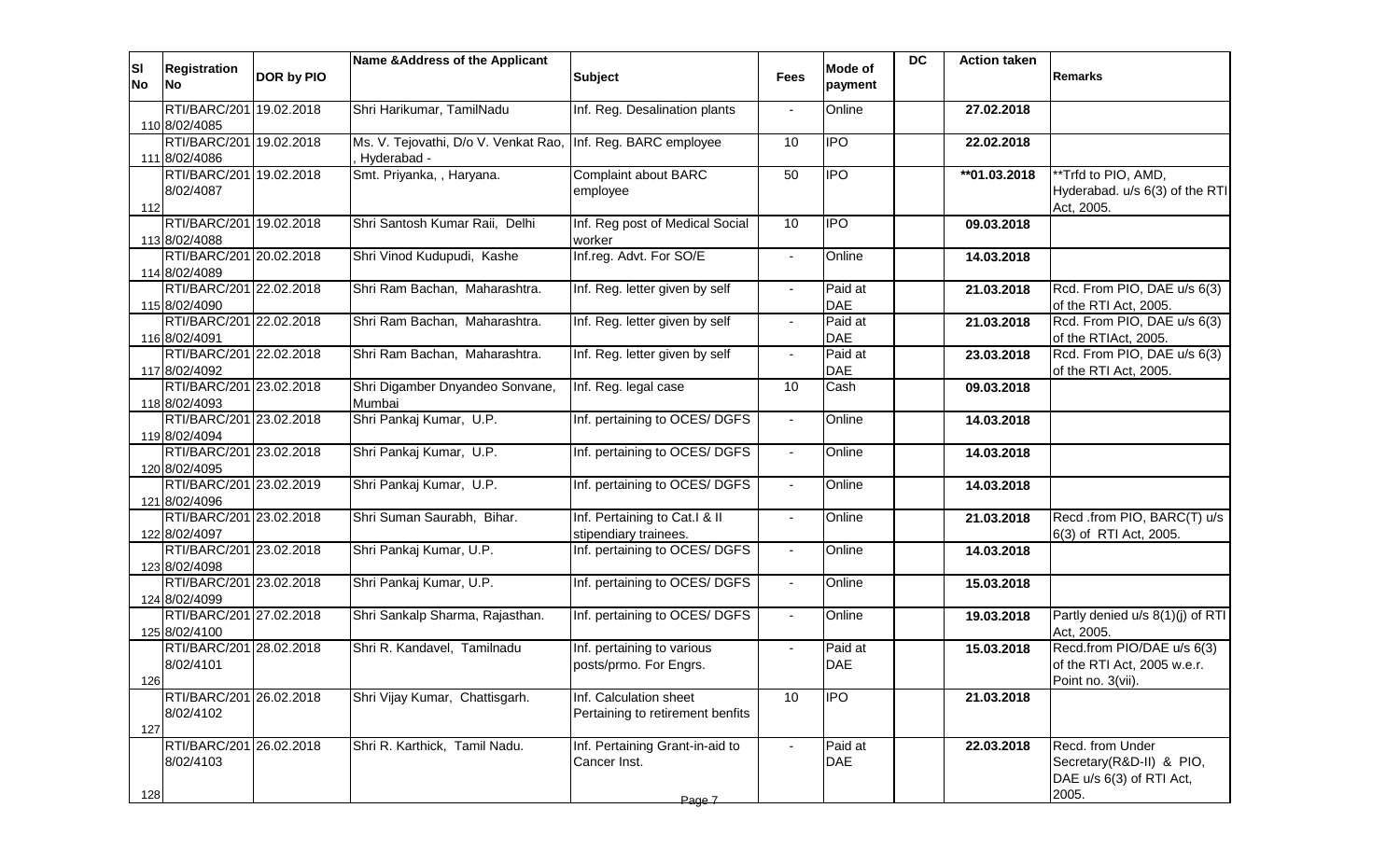| <b>SI</b><br><b>No</b> | <b>Registration</b><br><b>No</b>         | DOR by PIO | Name & Address of the Applicant                            | <b>Subject</b>                                         | <b>Fees</b>    | <b>Mode of</b><br>payment | <b>DC</b> | <b>Action taken</b>  | <b>Remarks</b>                                  |
|------------------------|------------------------------------------|------------|------------------------------------------------------------|--------------------------------------------------------|----------------|---------------------------|-----------|----------------------|-------------------------------------------------|
|                        | RTI/BARC/201 28.02.2018                  |            | Shri Nitish Takalkar, Maharashtra.                         | Inf. Pertaining to Merit                               |                | Online                    |           | 15.03.2018           | Recd. from PIO, DAE u/s 6(3)                    |
|                        | 129 8/02/4104                            |            |                                                            | <b>Promotion Scheme</b>                                |                |                           |           |                      | of RTI Act, 2005.                               |
|                        | RTI/BARC/201 01.03.2018                  |            | Shri Onkar Prakash Chaudhari,                              | Inf. Pertaining to Advt. For                           |                | Online                    |           | 06.03.2018           |                                                 |
|                        | 130 8/03/4105<br>RTI/BARC/201 03.03.2018 |            | Maharashtra.<br>Shri Pritosh Kumar, Bihar.                 | LDC/UDC post.<br>Inf. Pertaining to Stipendiary        |                | Online                    |           | 23.03.2018           | Partly denied u/s 2(f) of the                   |
|                        | 131 8/03/4106                            |            |                                                            | Trainee Cat.-II.                                       |                |                           |           |                      | RTI Act, 2005.                                  |
|                        | RTI/BARC/201 04.03.2018                  |            | Shri E. Radhakrishnan, Kozhikode.                          | Inf. Pertaining to 7th CPC                             | 10             | <b>IPO</b>                |           | **14.03.2018         | ** Trfd. To PIO, DCSEM, u/s                     |
|                        | 132 8/03/4107                            |            |                                                            | fixation & present pension.                            |                |                           |           |                      | 6(3) of the RTI Act, 2005.                      |
|                        | RTI/BARC/201 05.03.2018                  |            | Shri M. Mahesh Reddy, Bangalore.                           | Inf. Pertaining to collection &                        | 10             | <b>IPO</b>                |           | 13.03.2018           |                                                 |
|                        | 133 8/03/4108                            |            |                                                            | disposal of garbage.                                   |                |                           |           |                      |                                                 |
|                        | RTI/BARC/201 05.03.2018                  |            | Smt. Ruma Devi, H.P.                                       | Inf. Regarding revised pension                         | 50             | <b>IPO</b>                |           | 28.03.2018           |                                                 |
|                        | 134 8/03/4109                            |            |                                                            | of her husband.                                        |                |                           |           |                      |                                                 |
|                        | RTI/BARC/201 05.03.2018                  |            | Dr. Munish Kumar, Maharashtra.                             | Inf. Pertaining to self APAR                           | $\blacksquare$ | Online                    |           | <b>Under process</b> |                                                 |
|                        | 135 8/03/4110<br>RTI/BARC/201 05.03.2018 |            | Dr. Munish Kumar, Maharashtra.                             | Inf. Pertaining to APAR                                | $\blacksquare$ | Online                    |           | <b>Under process</b> |                                                 |
|                        | 136 8/03/4111                            |            |                                                            | committee                                              |                |                           |           |                      |                                                 |
|                        | RTI/BARC/201 06.03.2018                  |            | Shri Onkar Prakash Chaudhari,                              | Inf. Pertaining to Rectt. Of UDC                       | $\Delta$       | Online                    |           | 15.03.2018           | Recd. from PIO, BARC(T) u/s                     |
|                        | 8/03/4112                                |            | Maharashtra.                                               |                                                        |                |                           |           |                      | 6(3) of the RTI Act, 2005.                      |
| 137                    |                                          |            |                                                            |                                                        |                |                           |           |                      |                                                 |
|                        | RTI/BARC/201 07.03.2018                  |            | Shri Kishore V Nazare, Navi                                | Inf.reg. PRIS                                          | $\blacksquare$ | Paid at                   |           | <b>Under process</b> | Recd. from PIO, DAE u/s 6(3)                    |
|                        | 8/03/4113                                |            | Mumbai.                                                    |                                                        |                | <b>DAE</b>                |           |                      | of the RTI Act, 2005 pertaing                   |
| 138                    |                                          |            |                                                            |                                                        |                |                           |           |                      | to Point 1&2.                                   |
|                        | RTI/BARC/201 07.03.2018                  |            | Shri Shailendra Kumar Sain, Jaipur.                        | Inf. Pertaining to application of                      | 10             | <b>IPO</b>                |           | **12.03.2018         | **Tfrd to PIO, AERB u/s 6(3)                    |
|                        | 139 8/03/4114<br>RTI/BARC/201 07.03.2018 |            |                                                            | Radiology                                              |                | IPO                       |           |                      | of the RTI Act, 2005.                           |
|                        | 140 8/03/4115                            |            | Smt. Vaddi Satyavathi, A.P.                                | Inf. Pertaining to Salary details<br>of BARC employee. | 10             |                           |           | 13.03.2018           | Partly denied u/s 2(f) of the<br>RTI Act, 2005. |
|                        | RTI/BARC/201 07.03.2018                  |            | Smt. Neelima Sanjay Kadam, BARC. Inf. Pertaining to rectt, |                                                        | 10             | Cash                      |           | 23.03.2018           |                                                 |
|                        | 141 8/03/4116                            |            |                                                            | hierarchy                                              |                |                           |           |                      |                                                 |
|                        | RTI/BARC/201 08.03.2018                  |            | Shri N. Viswanathan Nair, Thane.                           | Inf. Pertaining inetrest free loan                     | 10             | Cash                      |           | <b>Under process</b> |                                                 |
|                        | 142 8/03/4117                            |            |                                                            |                                                        |                |                           |           |                      |                                                 |
|                        | RTI/BARC/201 08.03.2018                  |            | Shri Vikas Kumar, Telangana.                               | Inf.pertaining to answer sheet                         | $\blacksquare$ | Online                    |           | 21.03.2018           | Recd. From PIO, DAE u/s                         |
|                        | 143 8/03/4118                            |            |                                                            | and cutoff marks                                       |                |                           |           |                      | 6(3) of RTI Act, 2005.                          |
|                        | RTI/BARC/201 08.03.2018                  |            | Shri A.M. Baskaran, Tamilnadu.                             | Inf. Pertaining to CPF to                              |                | Paid at                   |           | 22.03.2018           | Recd. From PIO, DAE u/s                         |
|                        | 8/03/4119                                |            |                                                            | Pension                                                |                | <b>DAE</b>                |           |                      | 6(3) of RTI Act, 2005 w.r.t.                    |
| 144                    | RTI/BARC/201 08.03.2018                  |            |                                                            |                                                        |                |                           |           |                      | Query No.2.                                     |
|                        | 145 8/03/4120                            |            | Shri Vikram Buddhi, Maharashtra.                           | Inf. Pertaining to Human rights                        | $\blacksquare$ | Online                    |           | 14.03.2018           |                                                 |
|                        | RTI/BARC/201 09.03.2018                  |            | Shri Shashi Kant, Maharashtra.                             | Inf. Pertaining to CAT case                            | $\blacksquare$ | Online                    |           | *26.03.2018          | *Denied u/s 2(f) of the RTI                     |
|                        | 146 8/03/4121                            |            |                                                            |                                                        |                |                           |           |                      | Act, 2005.                                      |
|                        | RTI/BARC/201 10.03.2018                  |            | Shri Puwar D. N., Gujarat                                  | Details of ex-director, BARC                           | $\blacksquare$ | Online                    |           | 15.03.2018           |                                                 |
|                        | 147 8/03/4122                            |            |                                                            |                                                        |                |                           |           |                      |                                                 |
|                        | RTI/BARC/201 11.03.2018                  |            | Shri Dhrumil Gandhi, Gujarat                               | Inf. Reg. cutoff marks for                             | $\blacksquare$ | Online                    |           | 26.03.2018           |                                                 |
|                        | 148 8/03/4123                            |            |                                                            | OCES 2012-2017 Page 8                                  |                |                           |           |                      |                                                 |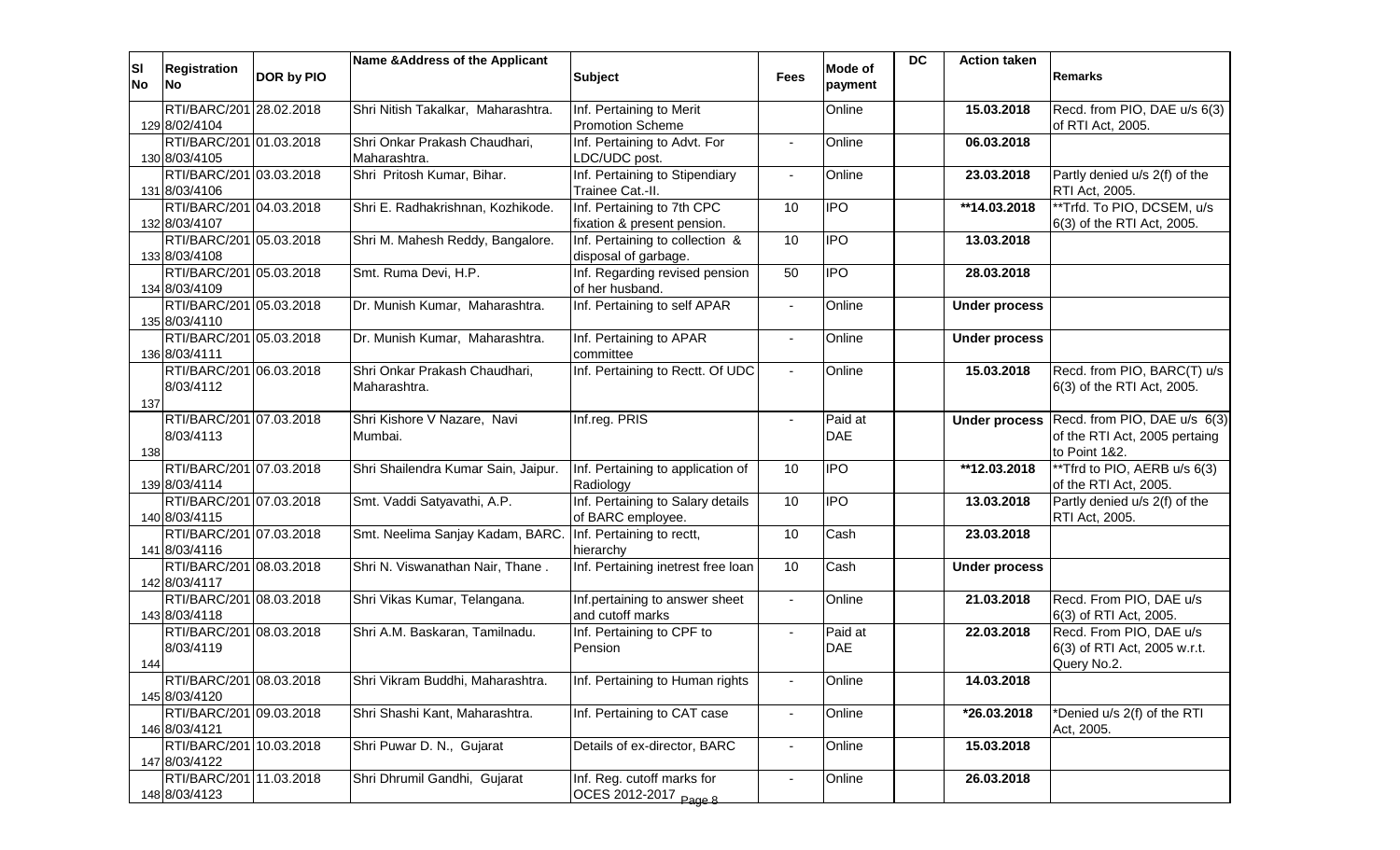| <b>SI</b><br>No | <b>Registration</b><br>lNo.              | DOR by PIO | Name & Address of the Applicant     | <b>Subject</b>                                          | <b>Fees</b>    | Mode of<br>payment | <b>DC</b> | <b>Action taken</b>  | <b>Remarks</b>                                         |
|-----------------|------------------------------------------|------------|-------------------------------------|---------------------------------------------------------|----------------|--------------------|-----------|----------------------|--------------------------------------------------------|
|                 | RTI/BARC/201 11.03.2018                  |            | Shri B Sai Pratap Babu, Andhra      | Inf. Pertaining to Advt. No.                            |                | Online             |           | 28.03.2018           |                                                        |
|                 | 149 8/03/4124<br>RTI/BARC/201 12.03.2018 |            | Pradesh.<br>Shri Dharampal, Haryana | $1/2016(R-I)$<br>Inf. pertainng to transfer             | 10             | <b>IPO</b>         |           | 15.03.2018           |                                                        |
|                 | 150 8/03/4125                            |            |                                     | policies.                                               |                |                    |           |                      |                                                        |
|                 | RTI/BARC/201 12.03.2018                  |            | Shri Hiren Kumar Bose,              | Inf. Pertaining to technologies                         | 10             | <b>IPO</b>         |           | 26.03.2018           |                                                        |
|                 | 151 8/03/4126                            |            | Maharashtra                         | developed in BARC                                       |                |                    |           |                      |                                                        |
|                 | RTI/BARC/201 11.03.2018                  |            | Shri Kunal Mohan Birwadkar,         | Inf. Reg. BARC employee                                 | $\blacksquare$ | Online             |           | <b>Under process</b> |                                                        |
|                 | 152 8/03/4127<br>RTI/BARC/201 12.03.2018 |            | Mumbai                              |                                                         |                |                    |           |                      |                                                        |
|                 | 153 8/03/4128                            |            | Shri Jarupula Teja, Telangana       | Details of guidelines for CAT I<br>trainees             | $\blacksquare$ | Online             |           | 26.03.2018           |                                                        |
|                 | RTI/BARC/201 13.03.2018                  |            | Shri Suresh Babu Mrutyunjay,        | Inf. Reg. permission letter to                          | 10             | <b>DD</b>          |           | **15.03.2018         | **Tfrd to PIO, DCS&EM, u/s                             |
|                 | 154 8/03/4129                            |            | Mumbai                              | builder                                                 |                |                    |           |                      | 6(3) of RTI Act, 2005.                                 |
|                 | RTI/BARC/201 13.03.2018                  |            | Shri C J Pinto, Mumbai              | staus of letter of AEWSU                                | 10             | <b>IPO</b>         |           | 23.03.2018           |                                                        |
|                 | 155 8/03/4130                            |            |                                     |                                                         |                |                    |           |                      |                                                        |
|                 | RTI/BARC/201 14.03.2018<br>156 8/03/4131 |            | Shri Domesa M., karnataka           | Inf. Reg. payment of PRIS to<br>self                    | 10             | <b>IPO</b>         |           | <b>Under process</b> |                                                        |
|                 | RTI/BARC/201 16.03.2018                  |            | Smt. Madhavi Hemant Desai,          | Inf. Regarding work experience                          | $\Delta$       | Paid at            |           | <b>Under process</b> |                                                        |
|                 | 8/03/4132                                |            | Alkananda-34, Anushakti Nagar,      | for Sister-in-Charge.                                   |                | <b>DAE</b>         |           |                      |                                                        |
| 157             |                                          |            | Mumbai-400094.                      |                                                         |                |                    |           |                      |                                                        |
|                 | RTI/BARC/201 16.03.2019<br>158 8/03/4133 |            | Shri Sanjay Singh, Visakhapatnam    | Inf. Pertaining to RCC slab.                            | $\blacksquare$ | Online             |           | 22.03.2018           | Recd.from PIO, DAE u/s 6(3),<br>RTI Act, 2005.         |
|                 | RTI/BARC/201<br>159 8/03/4134            | 15.03.2019 | Shri M.G. Goel, Mumbai              | Inf. Pertaining to allotment of                         | $\sim$         | Online             |           | <b>Under process</b> | Recd.from PIO, DCS&EM u/s                              |
|                 | RTI/BARC/201 16.03.2018                  |            | Smt. Neelima Sanjay Kadam,          | Community Centre etc.<br>Inf. Regarding post of PA.     |                | Paid at            |           | 28.03.2018           | 6(3) of RTI Act, 2005.<br>Recd.from PIO, DAE u/s 6(3), |
|                 | 8/03/4135                                |            | BARC.                               |                                                         |                | <b>DAE</b>         |           |                      | RTI Act, 2005 pertaining to                            |
| 160             |                                          |            |                                     |                                                         |                |                    |           |                      | point No.3.                                            |
|                 | RTI/BARC/201 16.03.2018                  |            | Dr. Bhushan Waman Rao Khole,        | Inf. Pertaining to non-taxable                          |                | Online             |           | <b>Under process</b> |                                                        |
|                 | 161 8/03/4136                            |            | Thane                               | honorarium.                                             |                |                    |           |                      |                                                        |
|                 | RTI/BARC/201 16.03.2018<br>162 8/03/4137 |            | Shri Ajay Kumar, M.P.               | Inf. Pertaining to rectt. &<br>promotions.              |                | Online             |           | 22.03.2018           |                                                        |
|                 | RTI/BARC/201 16.03.2018                  |            | Shri Rakesh Kumar Tiwari, MP        | Inf. pertaining to OCES/ DGFS                           |                | Online             |           | 22.03.2018           | Recd. From PIO.                                        |
|                 | 8/03/4138                                |            |                                     |                                                         |                |                    |           |                      | BARC(Tarapur) u/s 6(3) of                              |
| 163             |                                          |            |                                     |                                                         |                |                    |           |                      | RTI Act, 2005.                                         |
|                 | RTI/BARC/201                             | 16.03.2018 | Shri Domesa M., karnataka           | Inf. Pertaining to RPM-Mysore                           | 10             | <b>IPO</b>         |           | **21.03.2018         | **Trfd. To PIO, RMP, Mysuru                            |
|                 | 8/03/4139                                |            |                                     |                                                         |                |                    |           |                      | u/s 6(3) of the RTI Act, 2005.                         |
| 164             | RTI/BARC/201 18.03.2018                  |            | Shri Ras Bihari Rakesh, Mumbai      | Inf. Regarding APAR review                              | $\blacksquare$ | Online             |           | <b>Under process</b> |                                                        |
|                 | 165 8/03/4140                            |            |                                     | committee                                               |                |                    |           |                      |                                                        |
|                 | RTI/BARC/201 20.03.2018                  |            | Shri S. Ghan, Tamil Nadu            | Inf. Reg BARC employees                                 | $\blacksquare$ | Online             |           | *27.03.2018          | *Denied u/s 8(1)(j) & 7(9) of                          |
|                 | 166 8/03/4141                            |            |                                     |                                                         |                |                    |           |                      | the RTI Act, 2005.                                     |
|                 | RTI/BARC/201 21.03.2018<br>8/03/4142     |            | Shri B R Patel, Gujarat.            | Inf. Pertaining to empanelment<br>of hospitals for CHSS |                | Online             |           | <b>Under process</b> |                                                        |
| 167             |                                          |            |                                     |                                                         |                |                    |           |                      |                                                        |
|                 |                                          |            |                                     | Page 9                                                  |                |                    |           |                      |                                                        |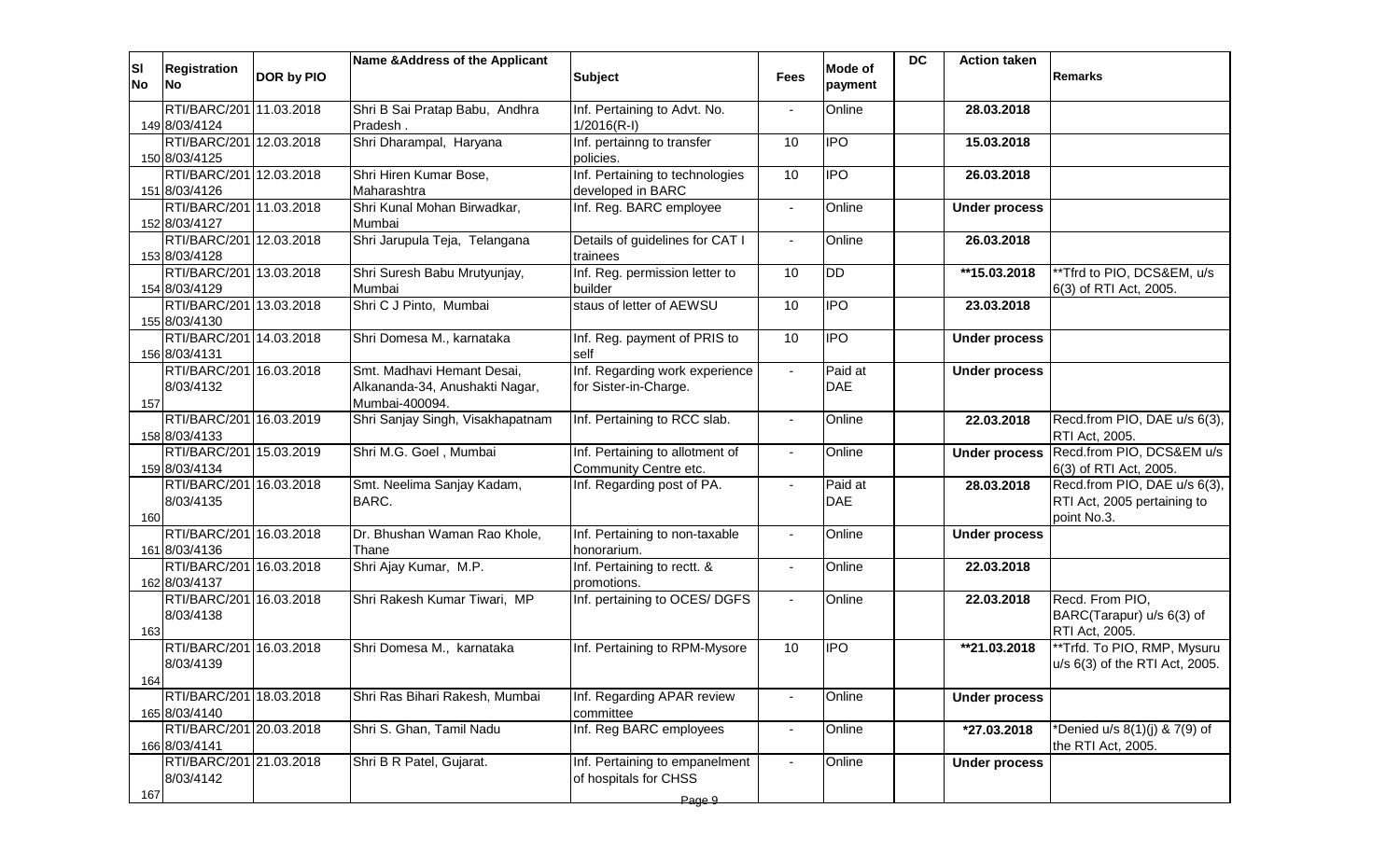| <b>SI</b><br><b>No</b> | <b>Registration</b><br><b>INo</b>        | DOR by PIO | Name & Address of the Applicant                                        | <b>Subject</b>                                                           | <b>Fees</b> | Mode of<br>payment | <b>DC</b> | <b>Action taken</b>  | <b>Remarks</b>                                                      |
|------------------------|------------------------------------------|------------|------------------------------------------------------------------------|--------------------------------------------------------------------------|-------------|--------------------|-----------|----------------------|---------------------------------------------------------------------|
|                        | RTI/BARC/201 21.03.2018<br>168 8/03/4143 |            | Dr. Munish Kumar, Maharashtra.                                         | Inf. Pertainng to promotion of<br><b>BARC</b> employees                  |             | Online             |           | *28.03.2018          | *Denied u/s 8(1)(j) of the RTI<br>Act, 2005.                        |
|                        | RTI/BARC/201 21.03.2018<br>169 8/03/4144 |            | Shri Gurunath Epili,, Maharashtra.                                     | Inf. Reg. marks of self in<br>OCES/DGFS-2017                             |             | Online             |           | <b>Under process</b> |                                                                     |
|                        | RTI/BARC/201 22.03.2018<br>170 8/03/4145 |            | Shri Kunal Mohan Birwadkar,<br>Mumbai                                  | Inf. Reg. BARC employee                                                  |             | Online             |           | <b>Under process</b> |                                                                     |
| 171                    | RTI/BARC/201 23.03.2018<br>8/03/4146     |            | Shri Shailendra R Raul, Mumbai                                         | Inf. Reg. BARC (vizag).                                                  | 10          | Cash               |           | **28.03.2018         | **Trfd. To PIO, BARC(F),<br>Vizag u/s 6(3) of the RTI Act,<br>2005. |
| 172                    | RTI/BARC/201 24.03.2018<br>8/03/4147     |            | Shri Kani Karuppasamy V, Tamil<br>Nadu                                 | Inf. Pertaining to seeking higher<br>studies for technical<br>programmes |             | Online             |           | <b>Under process</b> |                                                                     |
|                        | RTI/BARC/201 26.03.2018<br>173 8/03/4148 |            | Shri R. R. Mane, Office of Special<br>Recovery & Sales Officer, Mumbai | Pay details of BARC employee                                             | 10          | <b>IPO</b>         |           | <b>Under process</b> |                                                                     |
|                        | RTI/BARC/201 27.03.2018<br>174 8/03/4149 |            | Shri Shashi Kant, Maharashtra.                                         | Inf. Pertaining to earlier RTI<br>reply                                  |             | Online             |           | <b>Under process</b> |                                                                     |
|                        | RTI/BARC/201 28.03.2018<br>175 8/03/4150 |            | Shri Balaji N., Mysore                                                 | Details of BARC employees                                                |             | Paid at<br>DAE     |           | <b>Under process</b> |                                                                     |
|                        | RTI/BARC/201 31.03.2018<br>176 8/03/4151 |            | Shri Sujith K R, Kuroor House,<br>Kerala                               | Details of employees on<br>transfer                                      |             | Online             |           | <b>Under process</b> |                                                                     |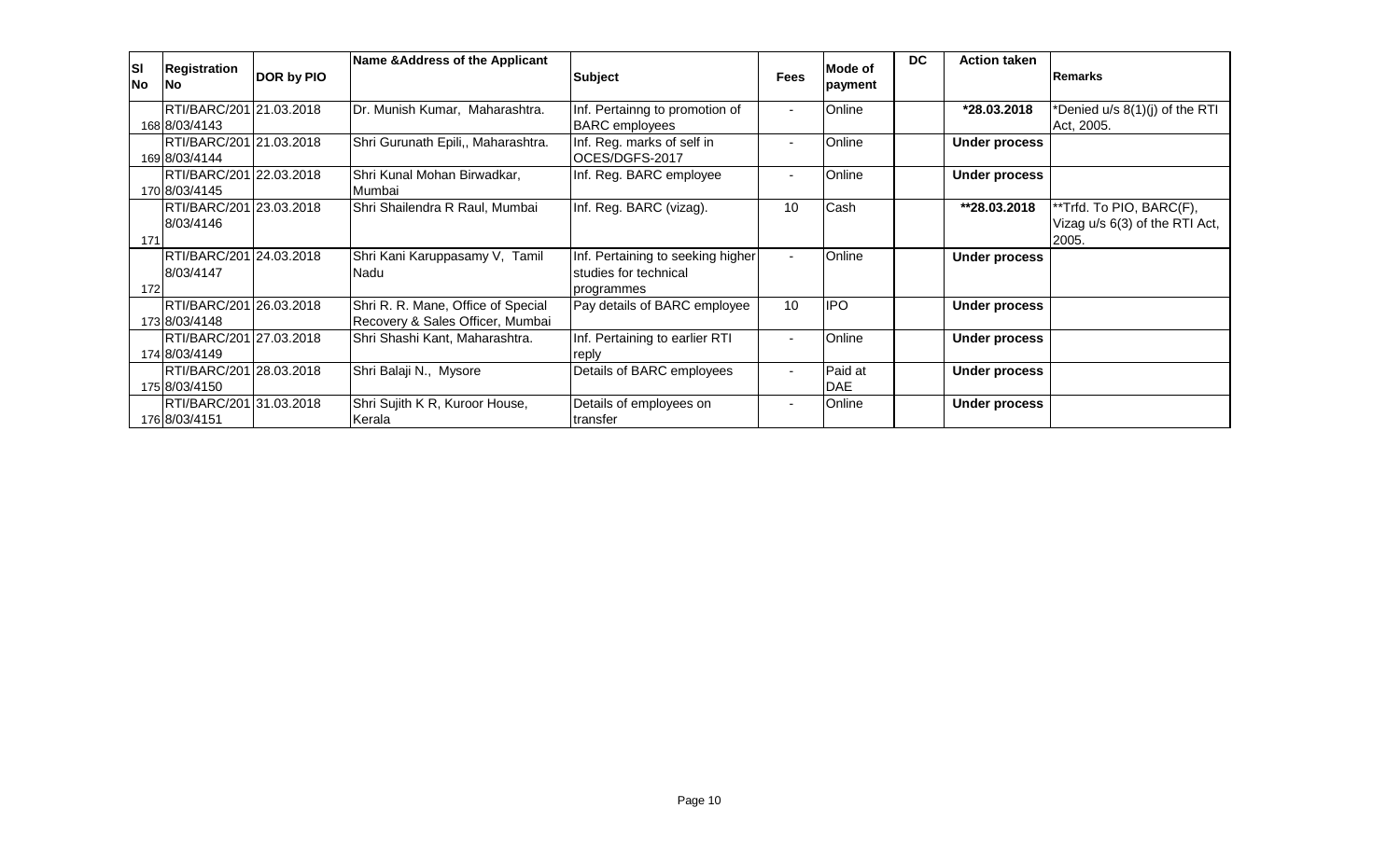## **FIRST APPEAL**

| $\overline{\mathbf{s}}$ |                                      | DOR by PIO Name & Address of the Applicant         | <b>Subject</b>                                        | <b>Action taken</b> | <b>Disposal of Appeal</b>                                | <b>Remarks</b> |
|-------------------------|--------------------------------------|----------------------------------------------------|-------------------------------------------------------|---------------------|----------------------------------------------------------|----------------|
| <b>No</b>               | <b>Registration</b><br><b>No</b>     |                                                    |                                                       |                     |                                                          |                |
| $\mathbf 1$             | RTI/BARC/201 07.04.2017<br>7/04/3638 | Shri. Kunal Mohan Birwadkar,<br>Mumbai.            | Inf. Reg. work orders                                 | 11.05.2017          | Appeal recd. on 12.06.2017.<br>Under process             |                |
|                         | RTI/BARC/201 07.04.2017<br>7/04/3637 | Shri. Kunal Mohan Birwadkar,<br>Mumbai.            | Inf. Reg. procurement of<br>materials.                | 11.05.2017          | Appeal recd. on 12.06.2017.<br><b>Under Process</b>      |                |
| 3                       | RTI/BARC/201 01.06.2017<br>7/06/3727 | Shri. Ram Bachan, Palghar                          | Rect. Of candidates to the<br>higher post             | 06.07.2017          | Appeal recd. on 18.07.2017.<br><b>Under Process</b>      |                |
|                         | RTI/BARC/201 02.11.2017<br>7/11/3936 | Shri Sanjiban De, Mumbai                           | Inf. Reg. BARCOA                                      | 20.11.2017          | Appeal recd. On 22.11.2017<br>Disposed of on 25.01.2018  |                |
| 5                       | RTI/BARC/201 19.08.2017<br>7/08/3828 | Shri. Ram Bachan, Maharashtra.                     | Inf. Reg. memo issued to self                         | 06.10.2017          | Appeal recd. On 02.12.2017.<br>Disposed of on 15.02.2018 |                |
| 6                       | RTI/BARC/201 01.11.2017<br>7/11/3932 | Ms. Sushma Alaguvadivel, Tamil<br>Nadu             | Inf. Pertaining to selection for<br>award             | 20.11.2017          | Appeal recd. On 14.12.2017.<br><b>Under Process</b>      |                |
| 7                       | RTI/BARC/201 21.11.2017<br>7/11/3951 | Shri Rachit Chadda, Noida,                         | Inf reg promotion norms of<br>SO                      | 15.12.2017          | Appeal recd. On 27.12.2017.<br>Disposed of on 08.02.2018 |                |
| 8                       | RTI/BARC/201 02.11.2017<br>7/11/3935 | Shri Palani Muthu Rathinavel<br>Chatriyan, Mumbai. | Inf. Reg. vacancy of helpers                          | 13.11.2017          | Appeal recd. On 20.12.2017.<br>Disposed of on 13.02.2018 |                |
| 9                       | RTI/BARC/201 04.12.2017<br>7/12/3965 | Shri RD.Singh, Andhra Pradesh                      | Inf reg recruitment                                   | *14.12.2017         | Appeal recd. On 05.01.2018<br>Disposed of on 13.02.2018  |                |
| 10                      | RTI/BARC/201 17.12.2017<br>7/12/3973 | Shri Ram Bachan, Maharashtra.                      | Inf. Reg. screening<br>committee from SO/C to<br>SO/H | 03.01.2018          | Appeal recd. On 06.01.2018.<br>Disposed of on 05.03.2018 |                |

**Quaterly Report on Implementation of RTI for the period from 01.01.2018 to 31.03.2018**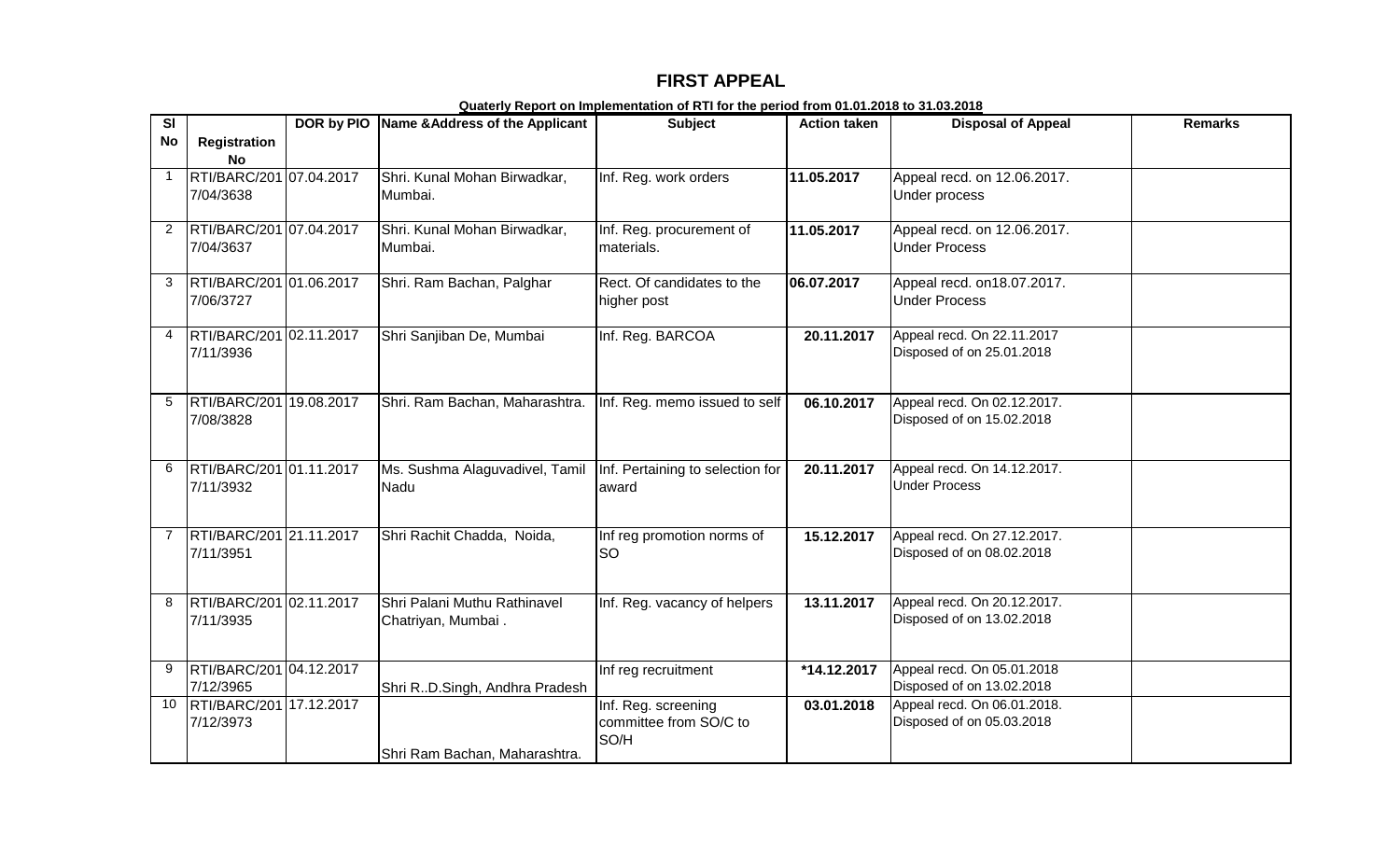| SI |                                            | DOR by PIO Name & Address of the Applicant                    | <b>Subject</b>               | <b>Action taken</b> | <b>Disposal of Appeal</b>                                | <b>Remarks</b> |
|----|--------------------------------------------|---------------------------------------------------------------|------------------------------|---------------------|----------------------------------------------------------|----------------|
| No | Registration                               |                                                               |                              |                     |                                                          |                |
|    | <b>No</b>                                  |                                                               |                              |                     |                                                          |                |
| 11 | RTI/BARC/201 21.11.2017                    |                                                               | Copy of APAR of self.        | 05.12.2017          | Appeal recd. On 07.01.2018.                              |                |
|    | 7/11/3952                                  |                                                               |                              |                     | Disposed of on 22.02.2018                                |                |
|    |                                            |                                                               |                              |                     |                                                          |                |
|    |                                            | Shri Shashi Kant, Mumbai.                                     |                              |                     |                                                          |                |
|    | 12 RTI/BARC/201 28.11.2017                 |                                                               | Inf. Pertaining to TMC,      | 18.12.2017          | Appeal recd. On 11.01.2018.                              |                |
|    | 7/11/3958                                  |                                                               | <b>ACTREC</b>                |                     | Disposed of on 25.01.2018                                |                |
|    |                                            |                                                               |                              |                     |                                                          |                |
|    |                                            | Shri Stephen D'Mello, Mumbai                                  |                              |                     |                                                          |                |
|    | 13  RTI/BARC/201   12.01.2018<br>8/01/4025 | Shri Avishek Gond, West Bengal                                | Inf. Reg. OCES/DGFS-2018     | *17.01.2018         | Appeal recd. On 18.01.2018.<br>Disposed of on 19.02.2018 |                |
|    |                                            |                                                               |                              |                     |                                                          |                |
|    |                                            |                                                               |                              |                     |                                                          |                |
|    | 14 RTI/BARC/201 01.01.2018                 | Shri Pravin, M.P.                                             | Inf.pertaining to BARC       | 19.01.2018          | Appeal recd. On 19.01.2018.                              |                |
|    | 8/01/4003                                  |                                                               | Employee                     |                     | Disposed of on 15.02.2018                                |                |
|    |                                            |                                                               |                              |                     |                                                          |                |
|    |                                            |                                                               |                              |                     |                                                          |                |
|    | 15 RTI/BARC/201 10.01.2018                 | Shri Ram Bachan, Maharashtra.                                 | Inf. Reg. promotion proposal | 25.01.2018          | Appeal recd. On 25.01.2018.                              |                |
|    | 8/01/4021                                  |                                                               |                              |                     | Disposed of on 21.02.2018                                |                |
|    |                                            |                                                               |                              |                     |                                                          |                |
|    |                                            |                                                               |                              |                     |                                                          |                |
| 16 | RTI/BARC/201 08.01.2018                    | Shri Jogendra Kumar, Rajasthan. Promotion norms of scientific |                              | 24.01.2018          | Appeal recd. On 26.01.2018.                              |                |
|    | 8/01/4018                                  |                                                               | officers                     |                     | Disposed of on 08.02.2018                                |                |
|    |                                            |                                                               |                              |                     |                                                          |                |
|    | 17 RTI/BARC/201 03.01.2018                 | Smt. Shobha V Kumar, Mumbai.                                  | Inf.pertaining promotion     | *17.01.2018         | Appeal recd. On 31.01.2018.                              |                |
|    | 8/01/4006                                  |                                                               | norms                        |                     | Disposed of on 13.02.2018                                |                |
|    |                                            |                                                               |                              |                     |                                                          |                |
|    |                                            |                                                               |                              |                     |                                                          |                |
| 18 | RTI/BARC/201 01.01.2018                    | Shri Vimlesh Kumar, , Mumbai                                  | Inf.pertaining promotion     | *17.01.2018         | Appeal recd. On 01.02.2018.                              |                |
|    | 8/01/4005                                  |                                                               | norms                        |                     | Disposed of on 15.02.2018                                |                |
|    |                                            |                                                               |                              |                     |                                                          |                |
|    |                                            |                                                               |                              |                     |                                                          |                |
| 19 | RTI/BARC/201 22.12.2017                    | Shri Anil Kumar Yadav,                                        | Inf. Pertaining to Advt. No. | *16.01.2018         | Appeal recd. On 03.02.2018.                              |                |
|    | 7/12/3987                                  | Maharashtra                                                   | $01/2016(R-I)$               |                     | Under process                                            |                |
|    |                                            |                                                               |                              |                     |                                                          |                |
| 20 | RTI/BARC/201 19.12.2017                    |                                                               |                              | 10.01.2018          | Appeal recd. On 10.02.2018.                              |                |
|    | 7/12/3982                                  |                                                               | Inf. Reg. SA/G post          |                     | Under process                                            |                |
|    |                                            |                                                               |                              |                     |                                                          |                |
|    |                                            |                                                               |                              |                     |                                                          |                |
|    |                                            | Shri M V Gupta, Telangana -                                   |                              |                     |                                                          |                |